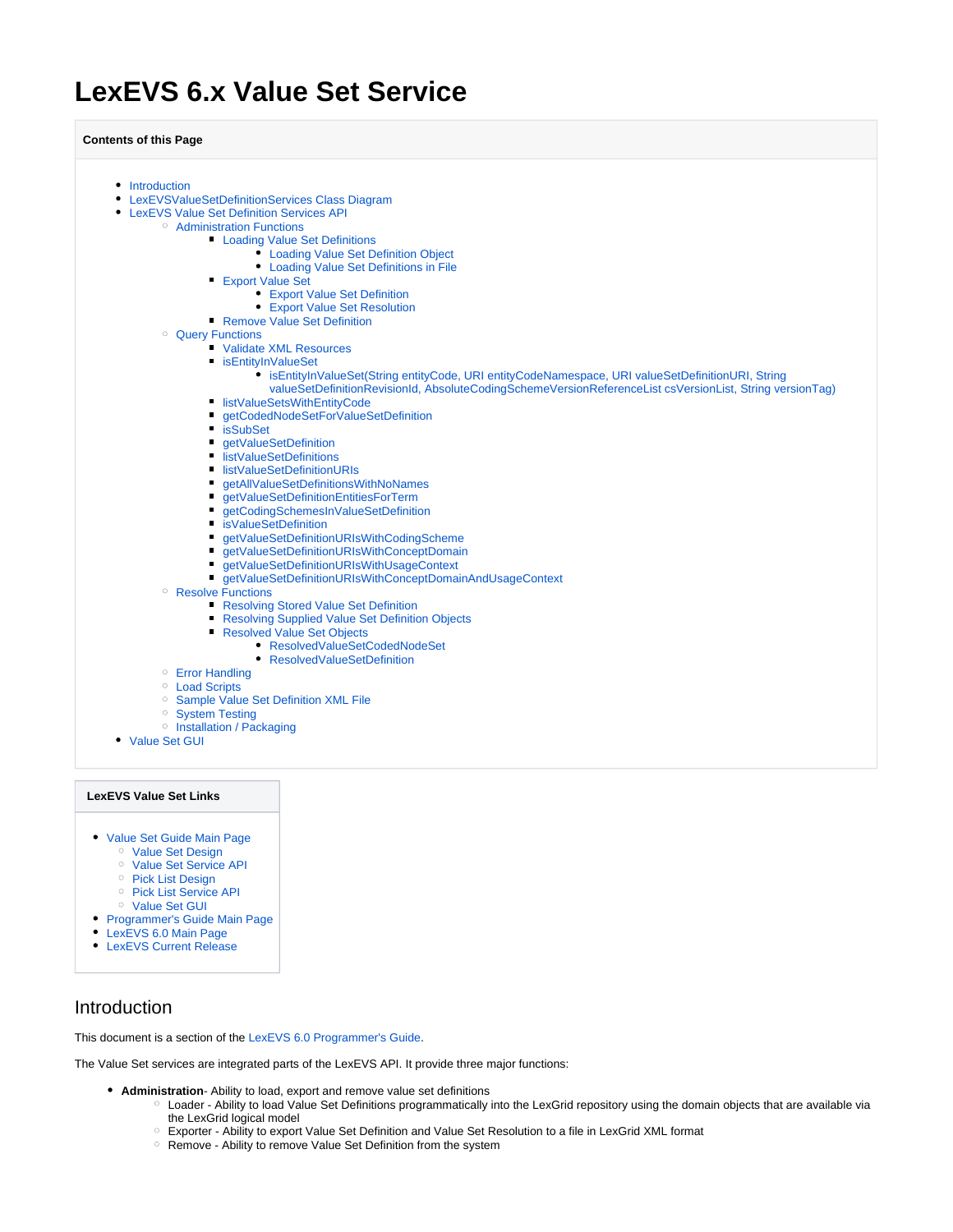### **Note**

These administration operations can be performed in LexEVS 'Local' environment only. This can not be performed using LexEVS Distributed environment.

- **Query** Ability to apply user restrictions (ex: valueSet URI) and dynamically resolve the definitions at run time
- **Resolve** Ability to resolve Value Set Definition dynamically against selected Coding Scheme Version(s) and return all the concepts belonging to the value set

The LexEVS Value Set Services expose the API particularly for the Value Set Definition elements of the LexGrid Logical Model. For more information on LexGrid model see the [LexBig Model and Schema](https://wiki.nci.nih.gov/display/LexEVS/LexBig+Model+and+Schema)

# <span id="page-1-0"></span>LexEVSValueSetDefinitionServices Class Diagram

LexEVSValueSetDefinitionServices is the main interface for all the services provided by LexEVS Value Set API. Here is the class diagram of LexEVSValueSetDefinitionServices:

|            |                                                                                                                                              | Serializable |
|------------|----------------------------------------------------------------------------------------------------------------------------------------------|--------------|
|            | «interface»                                                                                                                                  |              |
|            | <b>LexEVSValueSetDefinitionServices</b>                                                                                                      |              |
|            | exportValueSetDefinition(URI, String, String, boolean, boolean) : void                                                                       |              |
|            | exportValueSetResolution(URI, String, URI, AbsoluteCodingSchemeVersionReferenceList, String, boolean, boolean): URI                          |              |
| $\ddot{}$  | getAllValueSetDefinitionsWithNoName() : List <string></string>                                                                               |              |
| $\ddot{}$  | getCodedNodeSetForValueSetDefinition(URI, String, AbsoluteCodingSchemeVersionReferenceList, String) : ResolvedValueSetCodedNodeSet           |              |
| $\ddot{}$  | getCodingSchemesInValueSetDefinition(URI) : AbsoluteCodingSchemeVersionReferenceList                                                         |              |
| $+$        | getLogEntries(): LogEntry[]                                                                                                                  |              |
| $\ddot{}$  | getValueSetDefinition(URI, String) : ValueSetDefinition                                                                                      |              |
| $\ddot{}$  | getValueSetDefinitionEntitiesForTerm(String, String, URI, AbsoluteCodingSchemeVersionReferenceList, String) : ResolvedValueSetCodedNodeSet   |              |
| $+$        | getValueSetDefinitionURIsForSupportedTagAndValue(String, String, String) : List <string></string>                                            |              |
| $+$        | getValueSetDefinitionURIsWithCodingScheme(String, String) : List <string></string>                                                           |              |
| $+$        | getValueSetDefinitionURIsWithConceptDomain(String, String) : List <string></string>                                                          |              |
| $\ddot{}$  | getValueSetDefinitionURIsWithConceptDomainAndUsageContext(String, List <string>, String) : List<string></string></string>                    |              |
| $+$        | getValueSetDefinitionURIsWithUsageContext(List <string>, String) : List<string></string></string>                                            |              |
| $+$        | isEntityInValueSet(String, URI, String, String): AbsoluteCodingSchemeVersionReference                                                        |              |
| $+$        | isEntityInValueSet(String, URI, URI, String, AbsoluteCodingSchemeVersionReferenceList, String) : AbsoluteCodingSchemeVersionReference        |              |
| $+$        | isSubSet(URI, URI, AbsoluteCodingSchemeVersionReferenceList, String) : boolean                                                               |              |
| $+$        | isValueSetDefinition(String, String, CodingSchemeVersionOrTag) : boolean                                                                     |              |
| $+$        | listValueSetDefinitions(String) : List <string></string>                                                                                     |              |
| $\ddot{}$  | listValueSetDefinitionURIs(): List <string></string>                                                                                         |              |
| $+$        | listValueSetsWithEntityCode(String, URI, AbsoluteCodingSchemeVersionReferenceList, String) : List <string></string>                          |              |
| $+$        | loadValueSetDefinition(ValueSetDefinition, String, Mappings) : void                                                                          |              |
| $+$<br>$+$ | loadValueSetDefinition(String, boolean) : void<br>removeValueSetDefinition(URI) : void                                                       |              |
| $+$        | resolveValueSetDefinition(URI, String, AbsoluteCodingSchemeVersionReferenceList, String, SortOptionList): ResolvedValueSetDefinition         |              |
| $+$        | resolveValueSetDefinition(ValueSetDefinition, AbsoluteCodingSchemeVersionReferenceList, String, SortOptionList) : ResolvedValueSetDefinition |              |
| $+$        | validate(URI, int) : void                                                                                                                    |              |
|            |                                                                                                                                              |              |
|            |                                                                                                                                              |              |
|            |                                                                                                                                              |              |
|            |                                                                                                                                              |              |
|            |                                                                                                                                              |              |
|            |                                                                                                                                              |              |

# <span id="page-1-1"></span>LexEVS Value Set Definition Services API

LexEVS Value Set Definition Services provides three major functions:

- Administraion function
- Query function and
- Resolve function

Each of these functions are described in following sections.

### <span id="page-1-2"></span>**Administration Functions**

LexEVS Value Set Definition Services provide s following administration functions:

- Load
- Export and
- Remove value set definitions.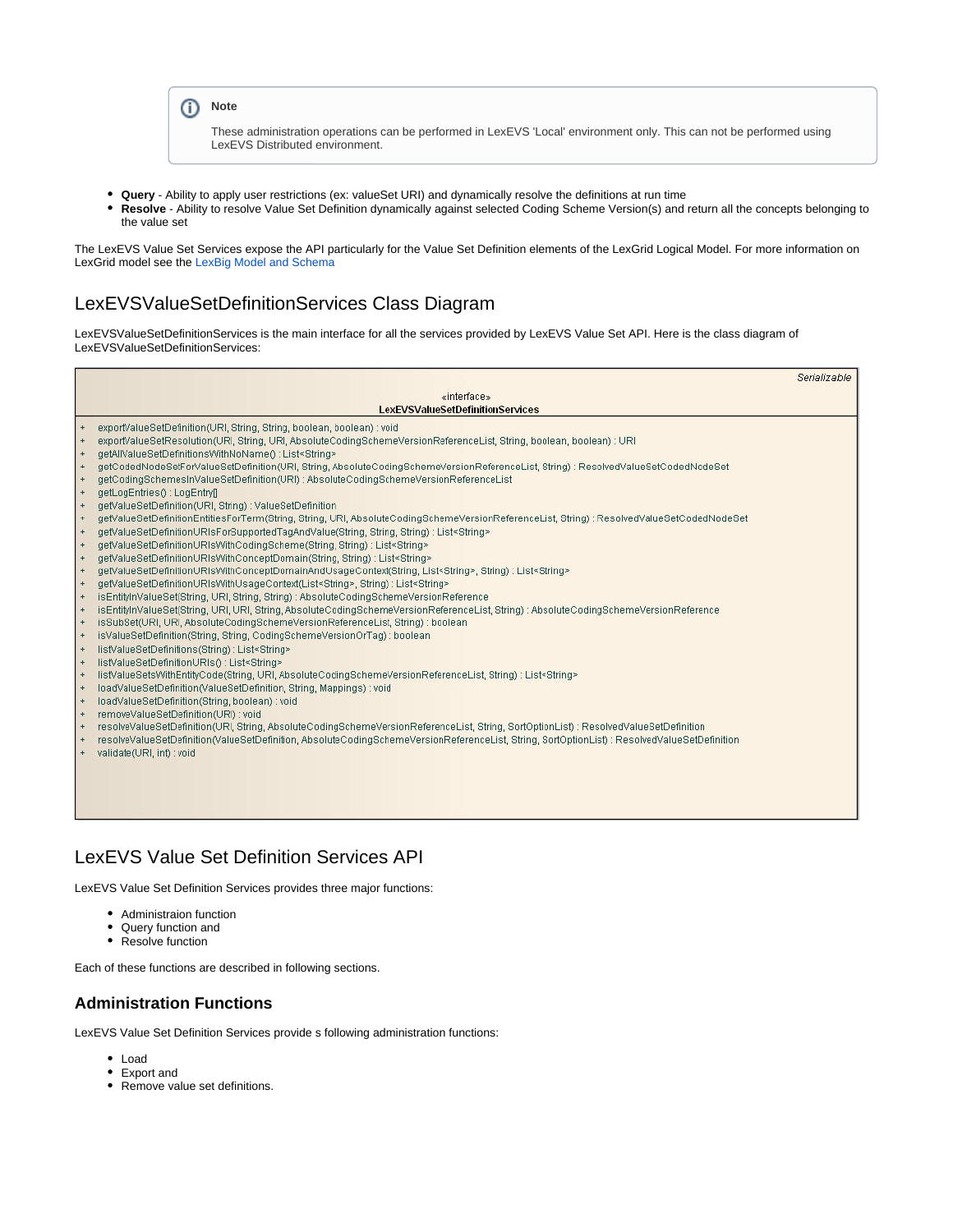### **Note**

These administration operations can be performed in LexEVS 'Local' environment only. This can not be performed using LexEVS Distributed environment.

#### <span id="page-2-0"></span>**Loading Value Set Definitions**

There are two methods that could be used to load Value Set Definitions:

- Loading Value Set Definition Object This function provides the capability to load supplied ValueSetDefinition object into the system.
- Loading Value Set Definitions in file This function provides the capability to load Value Set Definitions found in file that are in LexGrid XML format.

#### <span id="page-2-1"></span>Loading Value Set Definition Object

This function provides the capability to load supplied ValueSetDefinition object into the system.

loadSetValueSetDefinition(ValueSetDefinition vsddef, String systemReleaseURI, Mappings mappings)

<span id="page-2-2"></span>

| Description:               | Loads supplied valueSetDefinition object. Optionally, it can assign the release URI and mappings (supported attributes like<br>SupportedCodingScheme, SupportedConceptDomain, SupportedAssociation etc) to the valueSetDefinition being loaded.                                                                                                                                                                                                                                                                                                                                                                                                                                                                                                                       |
|----------------------------|-----------------------------------------------------------------------------------------------------------------------------------------------------------------------------------------------------------------------------------------------------------------------------------------------------------------------------------------------------------------------------------------------------------------------------------------------------------------------------------------------------------------------------------------------------------------------------------------------------------------------------------------------------------------------------------------------------------------------------------------------------------------------|
| Input:                     | org.LexGrid.valueSets.ValueSetDefinition vsdDef - (Mandatory) Value Set Definition object to be loaded.<br>java.lang. String system Release URI - (Optional) System Release URI this Value Set Definition belongs to.<br>org.LexGrid.naming.Mappings mappings - (Optional) List of Supported Attributes this Value Set Definition uses.                                                                                                                                                                                                                                                                                                                                                                                                                               |
| Output:                    | none                                                                                                                                                                                                                                                                                                                                                                                                                                                                                                                                                                                                                                                                                                                                                                  |
| <b>Exception:</b>          | LBException                                                                                                                                                                                                                                                                                                                                                                                                                                                                                                                                                                                                                                                                                                                                                           |
| Implementation<br>Details: | Implementation:<br>Step 1: Call this method on the associated LexEVS Value Set Definition Service instance to load a Value Set Definition object and<br>optionally assign the System Release URI and mappings to this definition.<br>Sample Call:<br>٠<br>Step 1:Instantiate LexEVSValueSetDefinitionServices if it is not done yet:<br>org.lexgrid.valuesets.LexEVSValueSetDefinitionServices vsdServ =<br>LexEVSValueSetDefinitionServicesImpl.defaultInstance();<br>Step 2: Create and populate the ValueSetDefinition object.<br>ValueSetDefinition object can be created using:<br>org.LexGrid.valueSets.ValueSetDefinition vsd = new org.LexGrid.valueSets.<br>ValueSetDefinition;<br>Data for ValueSetDefinition object can be populated by using set methods: |
|                            | vsd.setValueSetDefinitionURI(uri);<br>vsd.setValueSetDefinitionName(name);<br>vsd.setDefaultCodingScheme(cs);<br>vsd.setEntityDescription(ed);<br>Similarly, DefinitionEntry, Property, and Mapping objects can be created and assigned to the valueSetDefinition object:<br>vsd.getDefinitionEntry.add(vdEntry);<br>vsd.setProperties(propertisObject);<br>vsd.setMappings(mappingsObject);<br>Step 3:Call the load method by passing the Value Set Definition object and optionally the System Release URI and mappings:<br>٠<br>vsdServ.loadValueSetDefinition(vsd, systemReleaseURI, mappings);                                                                                                                                                                   |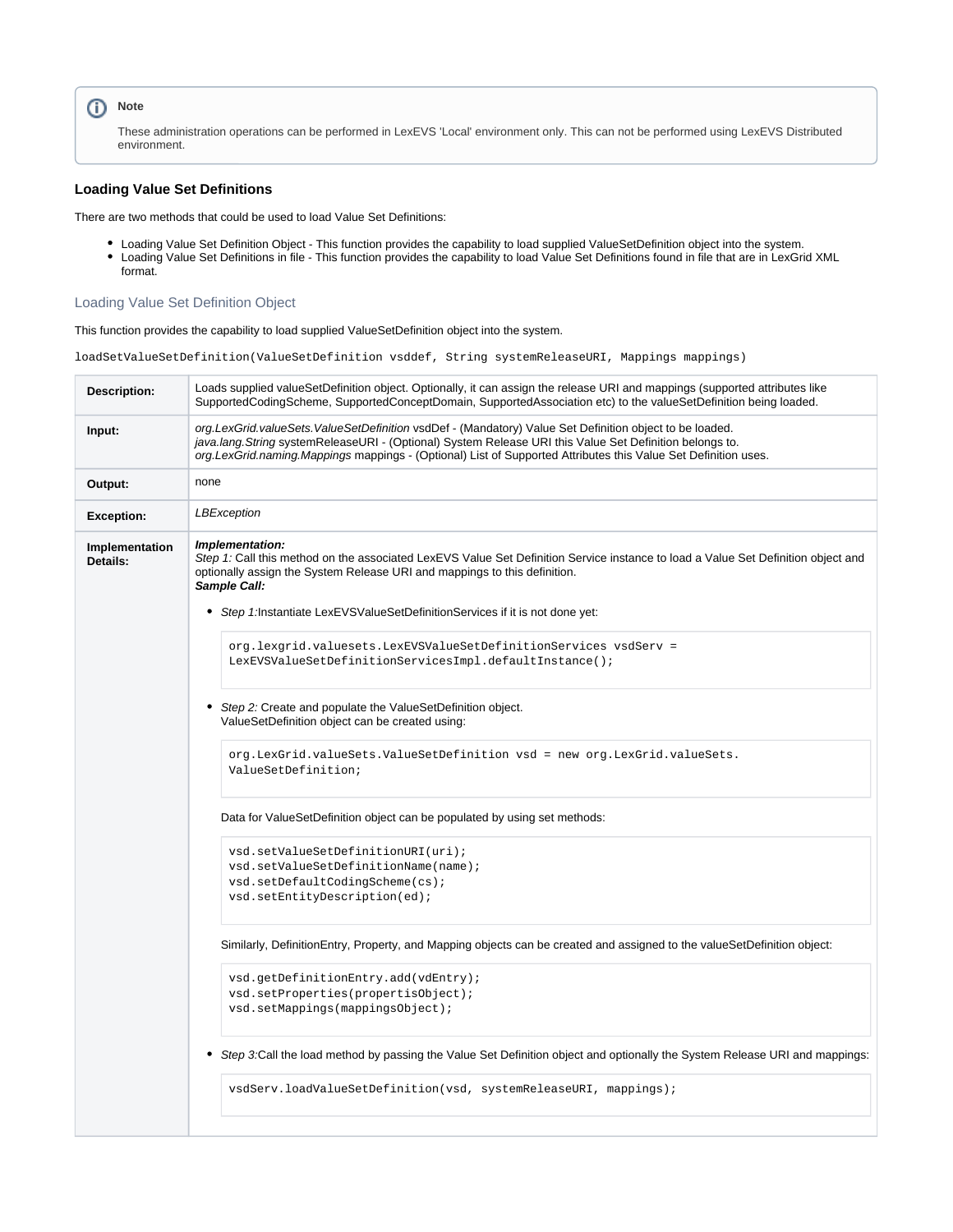#### Loading Value Set Definitions in File

#### This function provides the capability to load Value Set Definitions found in file that are in LexGrid XML format.

loadValueSetDefinition(String xmlFileLocation, boolean failOnAllErrors)

| Description:               | Loads valueSetDefinitions found in input XML file. The input XML file should in LexGrid format i.e. the contents should confirm to<br>LexGrid valueSets schema [                                                                                                                                  |
|----------------------------|---------------------------------------------------------------------------------------------------------------------------------------------------------------------------------------------------------------------------------------------------------------------------------------------------|
| Input:                     | java.lang. String xmlFileLocation - (Mandatory) File containing ValueSetDefinitions in LexGrid XML format.<br>boolean failOnErrors - (Optional) default is false.                                                                                                                                 |
| Output:                    | none                                                                                                                                                                                                                                                                                              |
| <b>Exception:</b>          | LBException                                                                                                                                                                                                                                                                                       |
| Implementation<br>Details: | Implementation:<br>Step 1: Call this method on the associated LexEVS Value Set Definition Service instance to load all Value Set Definitions found<br>in an XML file that is in LexGrid format.<br>Sample Call:<br>• Step 1: Instantiate LexEVSValueSetDefinitionServices if it is not done yet : |
|                            | org.lexgrid.valuesets.LexEVSValueSetDefinitionServices vsdServ =<br>LexEVSValueSetDefinitionServicesImpl.defaultInstance();<br>Step 2:Call load method by passing the inputfile location and boolean flag whether to stop on load errors:<br>vsdServ.loadvalueSetDefinition(inputXMLFile, true);  |

#### <span id="page-3-0"></span>**Export Value Set**

There are two export functions available :

1. Export Value Set Definition - This function provides the capability to export Value Set Definition to a file in LexGrid XML format. This will be helpful if there is a need to import this exported Value Set Definition in different instance of LexEVS.

2. Export Value Set Resolution (Expanded Value Set) - This function provides the capability to resolve the Value Set Definition and exports the resolved (expanded) contents as a LexGrid Coding Scheme in XML format.

#### <span id="page-3-1"></span>Export Value Set Definition

This function provides the capability to export Value Set Definition to a file in LexGrid XML format. This will be helpful if there is a need to import this exported Value Set Definition in different instance of LexEVS.

exportValueSetDefinition(URI valueSetDefURI, String valueSetDefinitionRevisionId, String xmlFullPathName, boolean overwrite, boolean failOnAllErrors)

| Description:      | Export Value Set Definition to a file in LexGrid XML format.                                                                                                                                                                                                                                                                                                                                                                      |
|-------------------|-----------------------------------------------------------------------------------------------------------------------------------------------------------------------------------------------------------------------------------------------------------------------------------------------------------------------------------------------------------------------------------------------------------------------------------|
| Input:            | java.net.URI valueSetDefinitionURI - (Mandatory) the URI of value set definition to be exported.<br>java.lang. String valueSetDefinitionRevisionId - (Optional) revision id of the value set definition to export<br>java.lang. String xmlFullPathName - (Mandatory) Location to save the definition<br>boolean overwrite - True: to override the existing file.<br>boolean failOnAllErrors - True: stops exporting if any error. |
| Output:           | none                                                                                                                                                                                                                                                                                                                                                                                                                              |
| <b>Exception:</b> | org.LexGrid.LexBIG.Exceptions.LBException                                                                                                                                                                                                                                                                                                                                                                                         |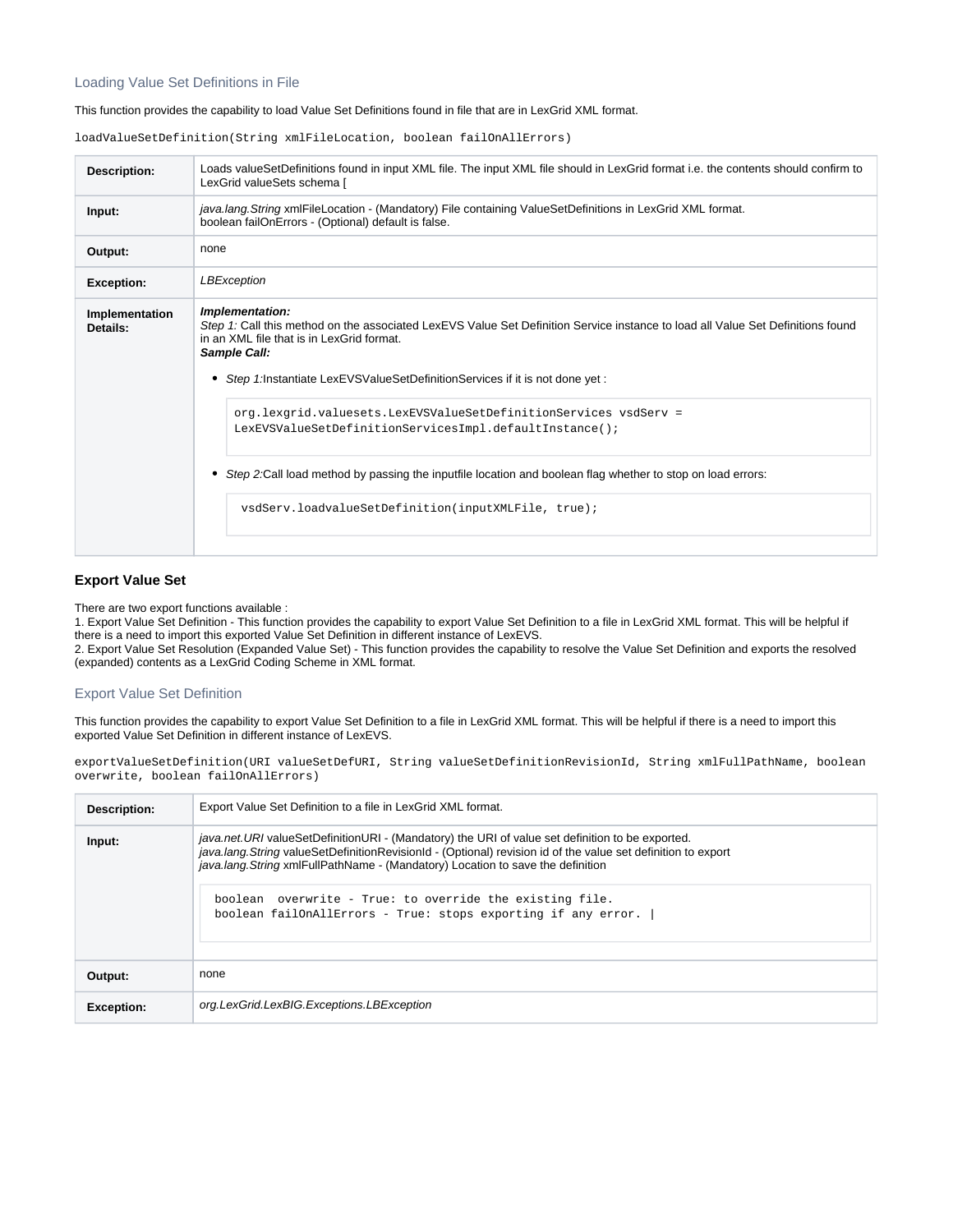| Implementation<br>Details: | Implementation:<br>Step 1: Call this method on the associated LexEVS Value Set Definition Service instance to export the Value Set Definition to a<br>file in LexGrid XML format.<br>Sample Call: |
|----------------------------|---------------------------------------------------------------------------------------------------------------------------------------------------------------------------------------------------|
|                            | Step 1: Instantiate LexEVSValueSetDefinitionServices if it is not done yet:                                                                                                                       |
|                            | org.lexgrid.valuesets.LexEVSValueSetDefinitionServices vsdServ =<br>LexEVSValueSetDefinitionServicesImpl.defaultInstance();                                                                       |
|                            | Step 2:Call exportValueSetDefinition method and provide parameter values :                                                                                                                        |
|                            | vsdServ.exportValueSetDefinition(valueSetDefinitionURI, null, true, false);                                                                                                                       |
|                            |                                                                                                                                                                                                   |

#### <span id="page-4-0"></span>Export Value Set Resolution

This function provides the capability to export Value Set Resolution (Expanded Value Set) to a file in LexGrid XML format as a Coding Scheme. This will be helpful if there is a need to import the contents of a value set as a separate Coding Scheme. The URI of the Coding Scheme will be set to URI of Value Set Definition being exported. And all the contents of the value set will be represented as an entities within that Coding Scheme.

exportValueSetResolution(URI valueSetDefinitionURI, String valueSetDefinitionRevisionId, URI exportDestination, AbsoluteCodingSchemeVersionReferenceList csVersionList, String csVersionTag, boolean overwrite, boolean failOnAllErrors)

| <b>Description:</b>        | Export Value Set Resolution to a file in LexGrid XML format as a Coding Scheme.                                                                                                                                                                                                                                                                                                                                                                                                                                                                                                                                                                                                                                                                                                                                                                                                                                                                                                      |
|----------------------------|--------------------------------------------------------------------------------------------------------------------------------------------------------------------------------------------------------------------------------------------------------------------------------------------------------------------------------------------------------------------------------------------------------------------------------------------------------------------------------------------------------------------------------------------------------------------------------------------------------------------------------------------------------------------------------------------------------------------------------------------------------------------------------------------------------------------------------------------------------------------------------------------------------------------------------------------------------------------------------------|
| Input:                     | java.net.URI valueSetDefinitionURI - (Mandatory) the URI of value set definition to be exported.<br>java.lang. String valueSetDefinitionRevisionId - (Optional) revision id of the value set definition to export<br>java.net.URI exportDestination - (Mandatory) Location to save the definition<br>org.LexGrid.LexBIG.DataModel.Collections.AbsoluteCodingSchemeVersionReferenceList csVersionList - A list of coding scheme<br>URI's and versions to be used. These will be used only if they are present in the service. If absent, the most recent version will be<br>used instead.<br>boolean overwrite - True: to override the existing file.<br>boolean failOnAllErrors - True: stops exporting if any error.                                                                                                                                                                                                                                                                |
| Output:                    | none                                                                                                                                                                                                                                                                                                                                                                                                                                                                                                                                                                                                                                                                                                                                                                                                                                                                                                                                                                                 |
| <b>Exception:</b>          | org.LexGrid.LexBIG.Exceptions.LBException                                                                                                                                                                                                                                                                                                                                                                                                                                                                                                                                                                                                                                                                                                                                                                                                                                                                                                                                            |
| Implementation<br>Details: | Implementation:<br>Step 1: Call this method on the associated LexEVS Value Set Definition Service instance to export the Value Set Resolution to a<br>file in LexGrid XML format as Coding Scheme.<br>Sample Call:<br>Step 1:Instantiate LexEVSValueSetDefinitionServices if it is not done yet :<br>٠<br>org.lexgrid.valuesets.LexEVSValueSetDefinitionServices vsdServ =<br>LexEVSValueSetDefinitionServicesImpl.defaultInstance();<br>• Step 2:Call exportValueSetResolution method and provide parameter values :<br>String codingSchemeName = "NCI_Thesaurus";<br>String version = $"10.08e"$ ;<br>AbsoluteCodingSchemeVersionReferenceList csVersionList = new<br>AbsoluteCodingSchemeVersionReferenceList();<br>csVersionList.addAbsoluteCodingSchemeVersionReference(Constructors.<br>createAbsoluteCodingSchemeVersionReference(codingSchemeName, version));<br>vsdServ.exportValueSetResolution(valueSetDefinitionURI, null, csVersionList,<br>"PRODUCTION", true, false); |

#### <span id="page-4-1"></span>**Remove Value Set Definition**

Below is the function to remove value set definition from the system.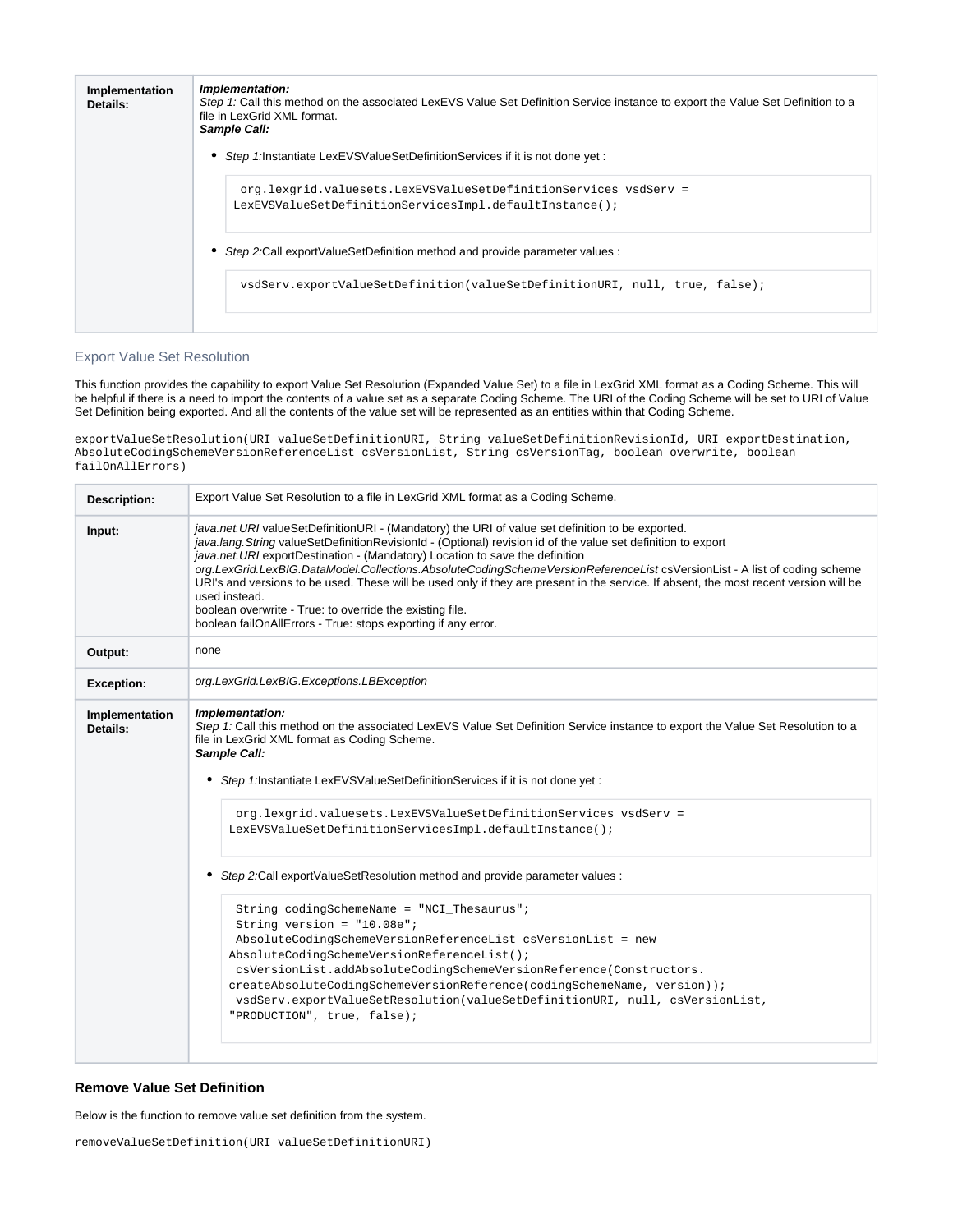| <b>Description:</b>        | Removes supplied value set definition from the system.                                                                                                                                                                                                                                                                                                                                                                                                                                                                                       |
|----------------------------|----------------------------------------------------------------------------------------------------------------------------------------------------------------------------------------------------------------------------------------------------------------------------------------------------------------------------------------------------------------------------------------------------------------------------------------------------------------------------------------------------------------------------------------------|
| Input:                     | java.net.URI valueSetDefinitionURI - (Mandatory) the URI of value set definition to be removed.                                                                                                                                                                                                                                                                                                                                                                                                                                              |
| Output:                    | none                                                                                                                                                                                                                                                                                                                                                                                                                                                                                                                                         |
| <b>Exception:</b>          | org.LexGrid.LexBIG.Exceptions.LBException                                                                                                                                                                                                                                                                                                                                                                                                                                                                                                    |
| Implementation<br>Details: | Implementation:<br>Step 1: Call this method on the associated LexEVS Value Set Definition Service instance to remove the Value Set Definition from<br>the system that matches the supplied URI.<br>Sample Call:<br>Step 1: Instantiate LexEVSValueSetDefinitionServices if it is not done yet:<br>org.lexgrid.valuesets.LexEVSValueSetDefinitionServices vsdServ =<br>LexEVSValueSetDefinitionServicesImpl.defaultInstance();<br>Step 2: Call remove Value Set Definition method<br>vsdServ.removeValueSetDefinition(valueSetDefinitionURI); |

# <span id="page-5-0"></span>**Query Functions**

Here are some of the query functions that can be run against value set definitions using the LexEVS Value Set Definition Services.

#### <span id="page-5-1"></span>**Validate XML Resources**

Function to perform validation of source XML file without loading.

validate(URI xmlFileLocation, int valicationLevel)

| <b>Description:</b>        | Performs validation of the candidate resource without loading data.                                                                                                                                                                                                                                                                                                                                                                                                                                                                                                                                                                                                   |
|----------------------------|-----------------------------------------------------------------------------------------------------------------------------------------------------------------------------------------------------------------------------------------------------------------------------------------------------------------------------------------------------------------------------------------------------------------------------------------------------------------------------------------------------------------------------------------------------------------------------------------------------------------------------------------------------------------------|
| Input:                     | java.net URI xmlFileLocation - (Mandatory) File containing ValueSetDefinitions in LexGrid XML format.<br>int validation Level - validatation level includes :<br>$\bullet$ 0 = Verify document is well-formed<br>$\bullet$ 1 = Verify document is valid                                                                                                                                                                                                                                                                                                                                                                                                               |
| Output:                    | none                                                                                                                                                                                                                                                                                                                                                                                                                                                                                                                                                                                                                                                                  |
| <b>Exception:</b>          | Org.LexGrid.LexBIG.Exceptions.LBException                                                                                                                                                                                                                                                                                                                                                                                                                                                                                                                                                                                                                             |
| Implementation<br>Details: | Implementation:<br>Step 1: Call this method on the associated LexEVS Value Set Definition Service instance to validate the XML file that is in LexGrid<br>format. This call will not load the data in XML file.<br>Sample Call:<br>Step 1:Instantiate LexEVSValueSetDefinitionServices if it is not done yet:<br>٠<br>org.lexgrid.valuesets.LexEVSValueSetDefinitionServices vsdServ =<br>LexEVSValueSetDefinitionServicesImpl.defaultInstance();<br>• Step 2:Call validate method for validation by supplying URI of the XML file and validation level.<br>java.net URI xmlFileLocation = new URI("C:\\myVSDFile.xml");<br>vsdServ.validaten(xmlFileLocation, true); |

#### <span id="page-5-2"></span>**isEntityInValueSet**

There are two methods to check if supplied concept code is part of supplied value set definition.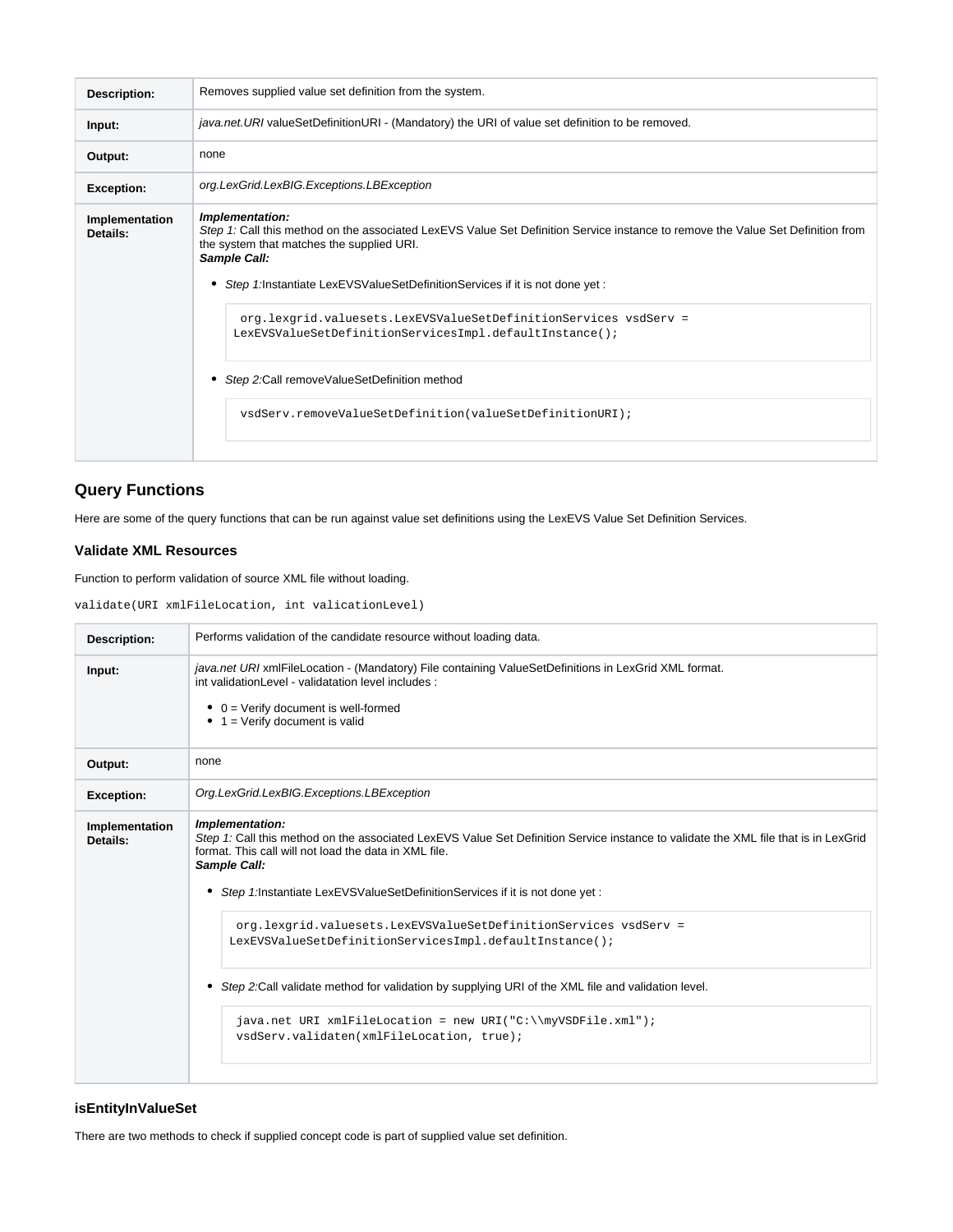isEntityInValueSet(String entityCode, URI valueSetDefinitionURI, String valueSetDefinitionRevisionId, String versionTag)

| <b>Description:</b>        | Determine whether the supplied entity code is a valid entity code somewhere in the supplied value set definition. This function is<br>intended for use with simple value set definition that are drawn from a single coding scheme where most parameters can be<br>defaulted.                                                                                                                                                                                                              |
|----------------------------|--------------------------------------------------------------------------------------------------------------------------------------------------------------------------------------------------------------------------------------------------------------------------------------------------------------------------------------------------------------------------------------------------------------------------------------------------------------------------------------------|
| Input:                     | java.lang. String entity Code - (Mandatory) the entity code to search for<br>java.net.URI valueSetDefinitionURI - (Mandatory) the URI of the value set definition to search<br>java.lang. String valueSetDefintionRevisionId - (Optional) the version of the value set definition<br>java.lang.String versionTag - (Optional) the version or tag (e.g. "devel", "production", etc.) to be used for <i>all</i> of the coding<br>schemes searched.                                           |
| Output:                    | org.LexGrid.LexBIG.DataModel.Core.AbsoluteCodingSchemeVersionReference - coding scheme and version if the entityCode is<br>valid, null otherwise                                                                                                                                                                                                                                                                                                                                           |
| <b>Exception:</b>          | org.LexGrid.LexBIG.Exceptions.LBException                                                                                                                                                                                                                                                                                                                                                                                                                                                  |
| Implementation<br>Details: | Implementation:<br>Step 1: Call this method on the associated LexEVS Value Set Definition Service instance to determine if the supplied entity code<br>is a valid in the supplied Value Set Definition URI. If it is, returns Coding Scheme URI and the Version that was used to resolve;<br>otherwise, returns null.<br>Sample Call:<br>• Step 1:Instantiate LexEVSValueSetDefinitionServices if it is not done yet :<br>org.lexgrid.valuesets.LexEVSValueSetDefinitionServices vsdServ = |
|                            | LexEVSValueSetDefinitionServicesImpl.defaultInstance();<br>Step 2:Call isEntityInValueSet method:<br>٠<br>java.net.URI valueSetDefURI = new URI("http://someDomain.html/ValueSets/NCIT<br>/C3367_Value_set");<br>String entityCode = $"C3367"$ ;<br>AbsoluteCodingSchemeVersionReference acsvr = vsdServ.isEntityInValueSet(entityCode,<br>valueSetDefURI, null, "PRODUCTION");                                                                                                            |

<span id="page-6-0"></span>isEntityInValueSet(String entityCode, URI entityCodeNamespace, URI valueSetDefinitionURI, String valueSetDefinitionRevisionId, AbsoluteCodingSchemeVersionReferenceList csVersionList, String versionTag)

isEntityInValueSet(String entityCode, URI entityCodeNamespace, URI valueSetDefinitionURI, String valueSetDefinitionRevisionId, AbsoluteCodingSchemeVersionReferenceList csVersionList, String versionTag)

| Description:      | Similar to the previous method, this method determines if the supplied entity code and entity namespace is a valid result for the<br>supplied value set definition when resolved against the supplied Coding Scheme Version or Tag.                                                                                                                                                                                                                                                                                                                                                                                                                                                                                                                                                                                                                                                                                                                                                                       |
|-------------------|-----------------------------------------------------------------------------------------------------------------------------------------------------------------------------------------------------------------------------------------------------------------------------------------------------------------------------------------------------------------------------------------------------------------------------------------------------------------------------------------------------------------------------------------------------------------------------------------------------------------------------------------------------------------------------------------------------------------------------------------------------------------------------------------------------------------------------------------------------------------------------------------------------------------------------------------------------------------------------------------------------------|
| Input:            | java.lang. String entity Code - (Mandatory) the entity code to search for<br>java.net.URI entityCodeNamespace - (Optional)the URI of the entity code namespace. If omitted, the default coding scheme<br>namespace for the value set definition will be used, if it is present. Otherwise the first matching entity code, if any, will pass<br>java.net.URI valueSetDefinitionURI - (Mandatory) the URI of the value set definition to search<br>java.lang.String valueSetDefintionRevisionId - (Optional) the version of the value set definition<br>org.LexGrid.LexBIG.DataModel.Core. AbsoluteCodingSchemeVersionReference csVersionList - (Optional) a list of coding scheme<br>URI's and versions to be used. These will be used only if they are present in the service. If absent, the most recent version will be<br>used instead.<br>java.lang.String versionTag - (Optional) the version or tag (e.g. "devel", "production", etc.) to be used for <i>all</i> of the coding<br>schemes searched. |
| Output:           | org.LexGrid.LexBIG.DataModel.Core. AbsoluteCodingSchemeVersionReference - The codingScheme URI and version of that<br>asserts that the code is in the value set                                                                                                                                                                                                                                                                                                                                                                                                                                                                                                                                                                                                                                                                                                                                                                                                                                           |
| <b>Exception:</b> | org.LexGrid.LexBIG.Exceptions.LBException                                                                                                                                                                                                                                                                                                                                                                                                                                                                                                                                                                                                                                                                                                                                                                                                                                                                                                                                                                 |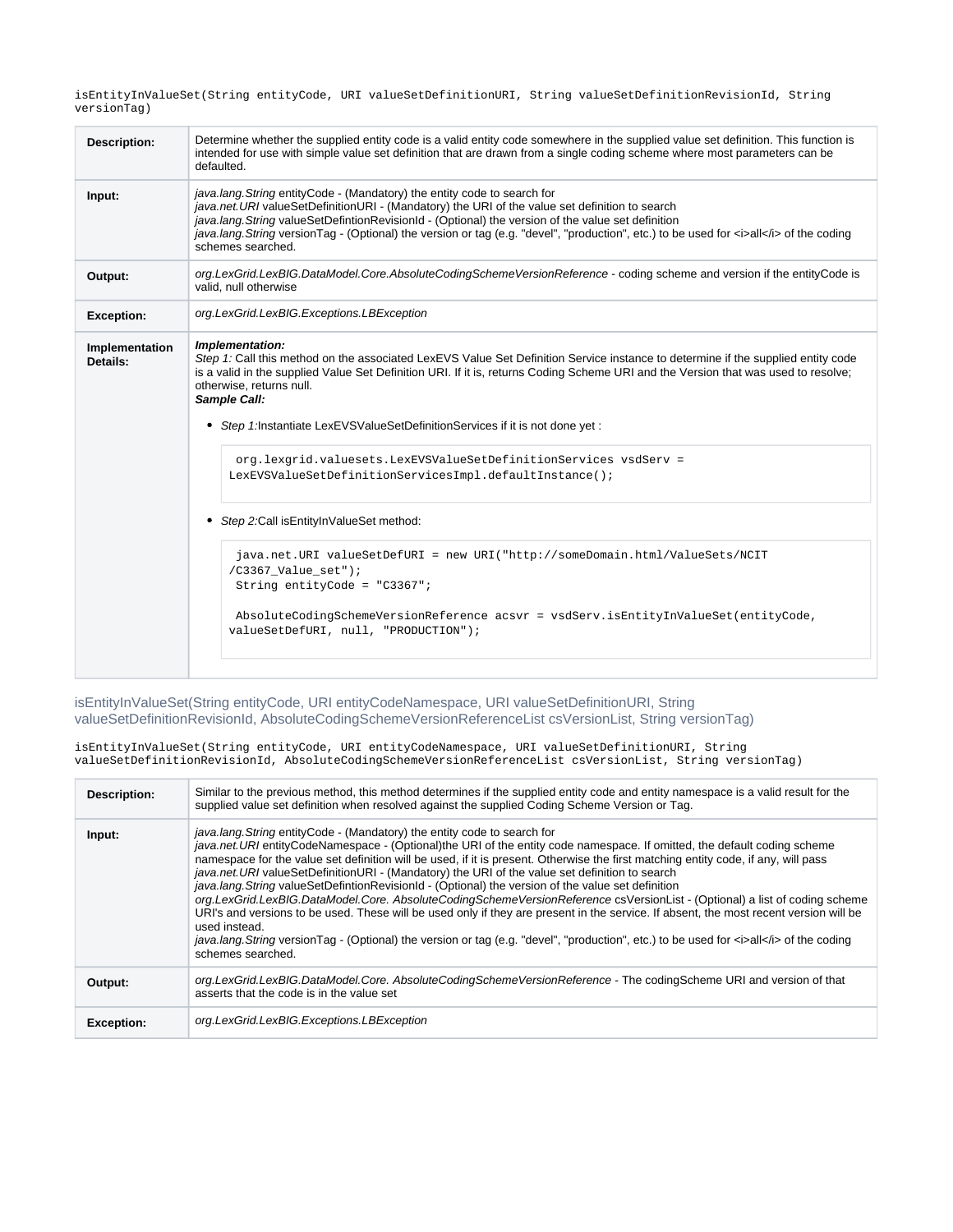| Implementation:<br>Step 1: Call this method on the associated LexEVS Value Set Definition Service instance to determine if the supplied entity code<br>and its entity namespace is valid in the supplied Value Set Definition URI when resolved against supplied Coding Scheme Version<br>or Tag. If it is, return Coding Scheme URI and the Version that was used to resolve; otherwise, returns null.<br>Sample Call:                                                                                                                                                                                                                                                                                      |
|--------------------------------------------------------------------------------------------------------------------------------------------------------------------------------------------------------------------------------------------------------------------------------------------------------------------------------------------------------------------------------------------------------------------------------------------------------------------------------------------------------------------------------------------------------------------------------------------------------------------------------------------------------------------------------------------------------------|
| • Step 1:Instantiate LexEVSValueSetDefinitionServices if it is not done yet :                                                                                                                                                                                                                                                                                                                                                                                                                                                                                                                                                                                                                                |
| org.lexgrid.valuesets.LexEVSValueSetDefinitionServices vsdServ =<br>LexEVSValueSetDefinitionServicesImpl.defaultInstance();                                                                                                                                                                                                                                                                                                                                                                                                                                                                                                                                                                                  |
| • Step 2: Call is Entity In Value Set method:                                                                                                                                                                                                                                                                                                                                                                                                                                                                                                                                                                                                                                                                |
| java.net.URI valueSetDefURI = new URI("http://someDomain.html/ValueSets/NCIT<br>$/C3367$ Value set");<br>String codingSchemeName = "NCI_Thesaurus";<br>String version = $"10.08e"$ ;<br>String entityCode = $"C3367"$ ;<br>String entityCodeNamespace = "NCI Thesaurus";<br>AbsoluteCodingSchemeVersionReferenceList csVersionList = new<br>AbsoluteCodingSchemeVersionReferenceList();<br>csVersionList.addAbsoluteCodingSchemeVersionReference(Constructors.<br>createAbsoluteCodingSchemeVersionReference(codingSchemeName, version));<br>AbsoluteCodingSchemeVersionReference acsvr = vsdServ.isEntityInValueSet(entityCode,<br>entityCodeNamespace, valueSetDefURI, null, csVersionList, "PRODUCTION"); |
|                                                                                                                                                                                                                                                                                                                                                                                                                                                                                                                                                                                                                                                                                                              |

### <span id="page-7-0"></span>**listValueSetsWithEntityCode**

Returns all the value set definition uris that contains supplied entity code.

listValueSetsWithEntityCode(String entityCode, URI entityCodeNamespace, AbsoluteCodingSchemeVersionReferenceList csVersionList, String versionTag)

| Description:      | Returns all the value set definition uris that contains supplied entity code.                                                                                                                                                                                                                                                                                                                                                                                                                                                                                                                                                                                                                                                                                                                                 |
|-------------------|---------------------------------------------------------------------------------------------------------------------------------------------------------------------------------------------------------------------------------------------------------------------------------------------------------------------------------------------------------------------------------------------------------------------------------------------------------------------------------------------------------------------------------------------------------------------------------------------------------------------------------------------------------------------------------------------------------------------------------------------------------------------------------------------------------------|
| Input:            | <i>java.lang. String</i> entity Code - (Mandatory) the entity code to search for<br>java.net.URI entityCodeNamespace - (Optional)the URI of the entity code namespace. If omitted, the default coding scheme<br>namespace for the value set definition will be used, if it is present. Otherwise the first matching entity code, if any, will pass<br>org.LexGrid.LexBIG.DataModel.Core. AbsoluteCodingSchemeVersionReference csVersionList - (Optional) a list of coding scheme<br>URI's and versions to be used. These will be used only if they are present in the service. If absent, the most recent version will be<br>used instead.<br>java.lang. String version Tag - (Optional) the version or tag (e.g. "devel", "production", etc.) to be used for <i>all</i> > of the coding<br>schemes searched. |
| Output:           | java.util.List <string> - list of value set definition URIs that contain supplied entity code</string>                                                                                                                                                                                                                                                                                                                                                                                                                                                                                                                                                                                                                                                                                                        |
| <b>Exception:</b> | org.LexGrid.LexBIG.Exceptions.LBException                                                                                                                                                                                                                                                                                                                                                                                                                                                                                                                                                                                                                                                                                                                                                                     |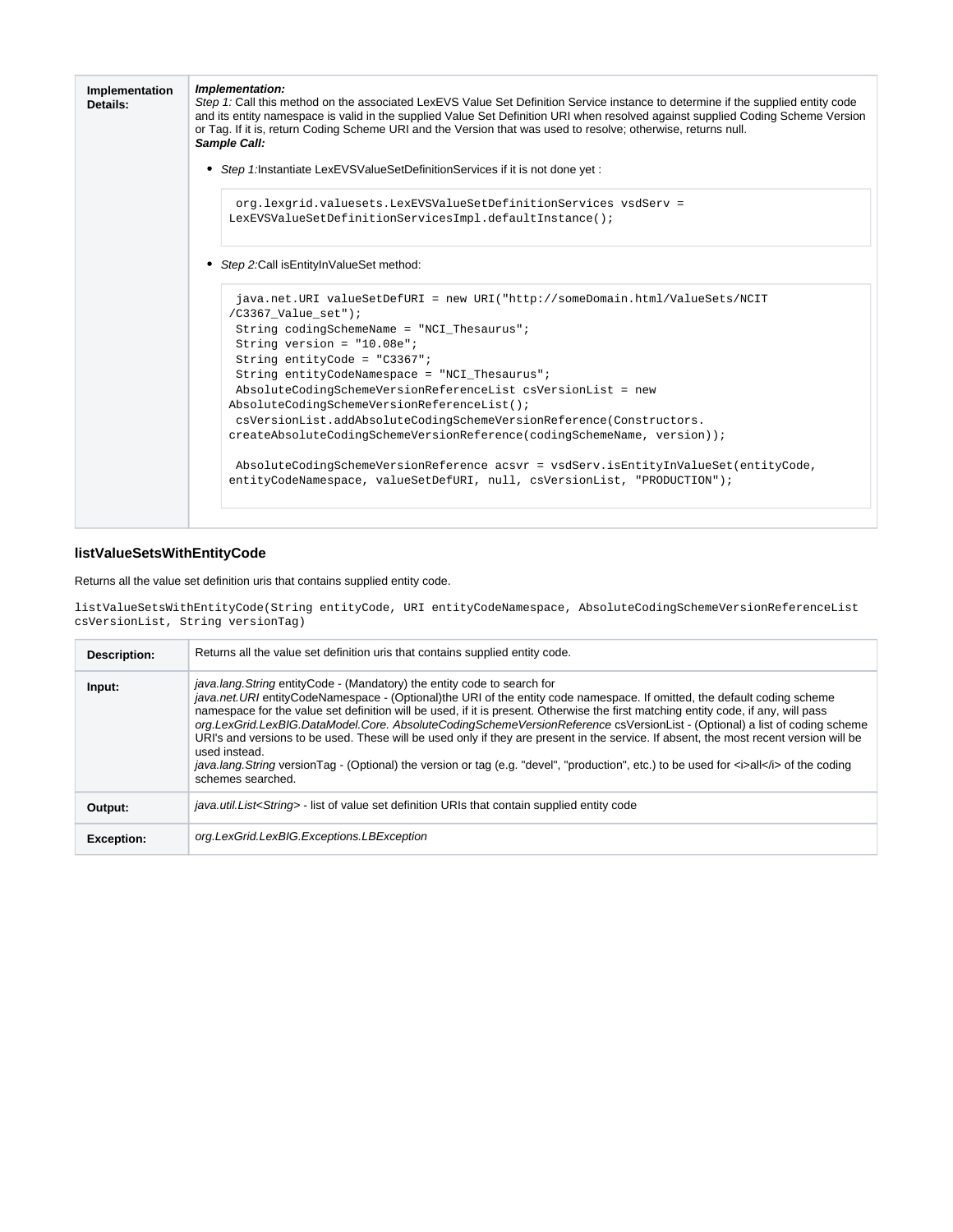| Implementation<br>Details: | Implementation:<br>Step 1: Call this method on the associated LexEVS Value Set Definition Service instance to get all the value set definition uris that<br>contain the the supplied entity code.<br>Sample Call:                                                                                                                                                                                                                |
|----------------------------|----------------------------------------------------------------------------------------------------------------------------------------------------------------------------------------------------------------------------------------------------------------------------------------------------------------------------------------------------------------------------------------------------------------------------------|
|                            | Step 1: Instantiate LexEVSValueSetDefinitionServices if it is not done yet:<br>٠                                                                                                                                                                                                                                                                                                                                                 |
|                            | org.lexgrid.valuesets.LexEVSValueSetDefinitionServices vsdServ =<br>LexEVSValueSetDefinitionServicesImpl.defaultInstance();                                                                                                                                                                                                                                                                                                      |
|                            | Step 2: Call list Value Sets With Entity Code method:                                                                                                                                                                                                                                                                                                                                                                            |
|                            | String codingSchemeName = "NCI Thesaurus";<br>String version = $"10.08e"$ ;<br>String entityCode = $"C3367"$ ;<br>String entityCodeNamespace = "NCI Thesaurus";<br>AbsoluteCodingSchemeVersionReferenceList csVersionList = new<br>AbsoluteCodingSchemeVersionReferenceList();<br>csVersionList.addAbsoluteCodingSchemeVersionReference(Constructors.<br>createAbsoluteCodingSchemeVersionReference(codingSchemeName, version)); |
|                            | AbsoluteCodingSchemeVersionReference acsvr = vsdServ.listValueSetsWithEntityCode<br>(entityCode, entityCodeNamespace, csVersionList, "PRODUCTION");                                                                                                                                                                                                                                                                              |

### <span id="page-8-0"></span>**getCodedNodeSetForValueSetDefinition**

Returns unresolved CodedNodeSet populated using definition entries in the value set definition.

getCodedNodeSetForValueSetDefinition(URI valueSetDefinitionURI, String valueSetDefinitionRevisionId, AbsoluteCodingSchemeVersionReferenceList csVersionList, String csVersionTag)

| Description:      | Returns unresolved CodedNodeSet populated using definition entries in the value set definition.                                                                                                                                                                                                                                                                                                                                                                                                                                                                                                                                                          |
|-------------------|----------------------------------------------------------------------------------------------------------------------------------------------------------------------------------------------------------------------------------------------------------------------------------------------------------------------------------------------------------------------------------------------------------------------------------------------------------------------------------------------------------------------------------------------------------------------------------------------------------------------------------------------------------|
| Input:            | <i>java.net.URI</i> valueSetDefinitionURI - (Mandatory) the URI of the value set definition<br>java.lang. String valueSetDefintionRevisionId - (Optional) the version of the value set definition<br>org.LexGrid.LexBIG.DataModel.Core. AbsoluteCodingSchemeVersionReference csVersionList - (Optional) a list of coding scheme<br>URI's and versions to be used. These will be used only if they are present in the service. If absent, the most recent version will be<br>used instead.<br>java.lang.String versionTag - (Optional) the version or tag (e.g. "devel", "production", etc.) to be used for <i>all</i> of the coding<br>schemes searched. |
| Output:           | org.lexgrid.valuesets.dto.ResolvedValueSetCodedNodeSet - Unresolved CodedNodeSet populated using definition entries in the<br>value set definition.                                                                                                                                                                                                                                                                                                                                                                                                                                                                                                      |
| <b>Exception:</b> | org.LexGrid.LexBIG.Exceptions.LBException                                                                                                                                                                                                                                                                                                                                                                                                                                                                                                                                                                                                                |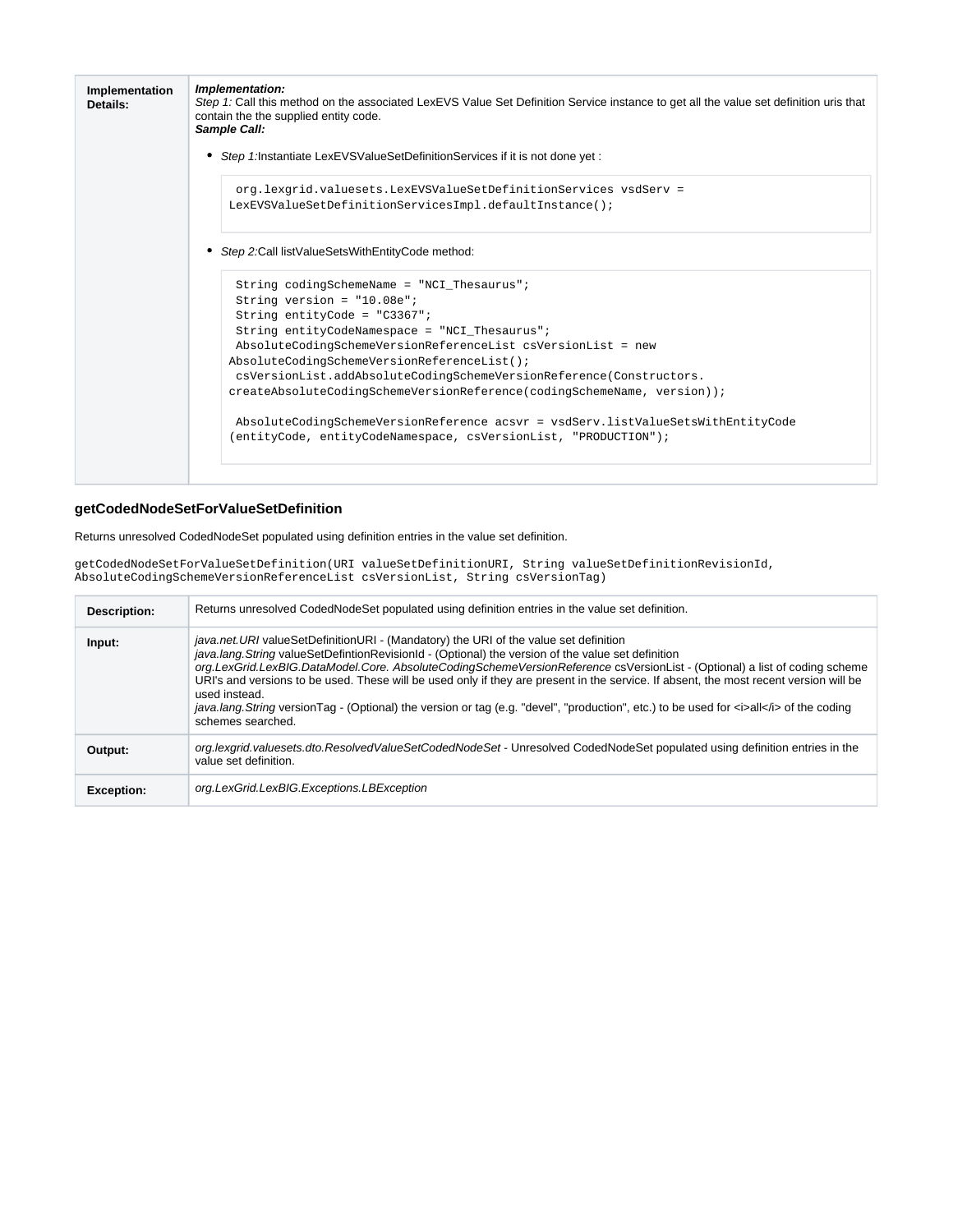| Implementation<br>Details: | Implementation:<br>Step 1: Call this method on the associated LexEVS Value Set Definition Service instance to get unresolved CodedNodeSet<br>populated using definition entries in the value set definition<br>Sample Call: |
|----------------------------|-----------------------------------------------------------------------------------------------------------------------------------------------------------------------------------------------------------------------------|
|                            | Step 1:Instantiate LexEVSValueSetDefinitionServices if it is not done yet :<br>٠                                                                                                                                            |
|                            | org.lexgrid.valuesets.LexEVSValueSetDefinitionServices vsdServ =<br>LexEVSValueSetDefinitionServicesImpl.defaultInstance();                                                                                                 |
|                            | Step 2:Call getCodedNodeSetForValueSetDefinition method:                                                                                                                                                                    |
|                            | java.net.URI valueSetDefURI = new URI("http://someDomain.html/ValueSets/NCIT<br>$/C3367$ Value set");<br>String codingSchemeName = "NCI Thesaurus";                                                                         |
|                            | String version = $"10.08e"$ ;                                                                                                                                                                                               |
|                            | AbsoluteCodingSchemeVersionReferenceList csVersionList = new<br>AbsoluteCodingSchemeVersionReferenceList();                                                                                                                 |
|                            | csVersionList.addAbsoluteCodingSchemeVersionReference(Constructors.                                                                                                                                                         |
|                            | createAbsoluteCodingSchemeVersionReference(codingSchemeName, version));                                                                                                                                                     |
|                            | ResolvedValueSetCodedNodeSet rvsCNS = vsdServ.getCodedNodeSetForValueSetDefinition<br>(valueSetDefURI, null, csVersionList, "PRODUCTION");                                                                                  |

### <span id="page-9-0"></span>**isSubSet**

#### This method checks if childValueSetDefinition is a sub set of parentValueSetDefinition.

isSubSet(URI childValueSetDefinitionURI, URI parentValueSetDefinitionURI, AbsoluteCodingSchemeVersionReferenceList csVersionList, String versionTag)

| Description:      | Checks whether childValueSetDefinition is a sub set of parentValueSetDefinition                                                                                                                                                                                                                                                                                                                                                                                                                                                                                                                                                       |
|-------------------|---------------------------------------------------------------------------------------------------------------------------------------------------------------------------------------------------------------------------------------------------------------------------------------------------------------------------------------------------------------------------------------------------------------------------------------------------------------------------------------------------------------------------------------------------------------------------------------------------------------------------------------|
| Input:            | java.net.URI childValueSetDefinitionURI - (Mandatory) child value set definition URI<br>java.net.URI parentValueSetDefinitionURI- (Mandatory) parent value set definition URI<br>org.LexGrid.LexBIG.DataModel.Core. AbsoluteCodingSchemeVersionReference csVersionList - (Optional) a list of coding scheme<br>URI's and versions to be used. These will be used only if they are present in the service. If absent, the most recent version will be<br>used instead.<br>java.lang. String versionTag - (Optional) the version or tag (e.g. "devel", "production", etc.) to be used for <i>all</i> of the coding<br>schemes searched. |
| Output:           | boolean - YES, if all the elements of the child value set are in the parent value set. NO otherwise.                                                                                                                                                                                                                                                                                                                                                                                                                                                                                                                                  |
| <b>Exception:</b> | org.LexGrid.LexBIG.Exceptions.LBException                                                                                                                                                                                                                                                                                                                                                                                                                                                                                                                                                                                             |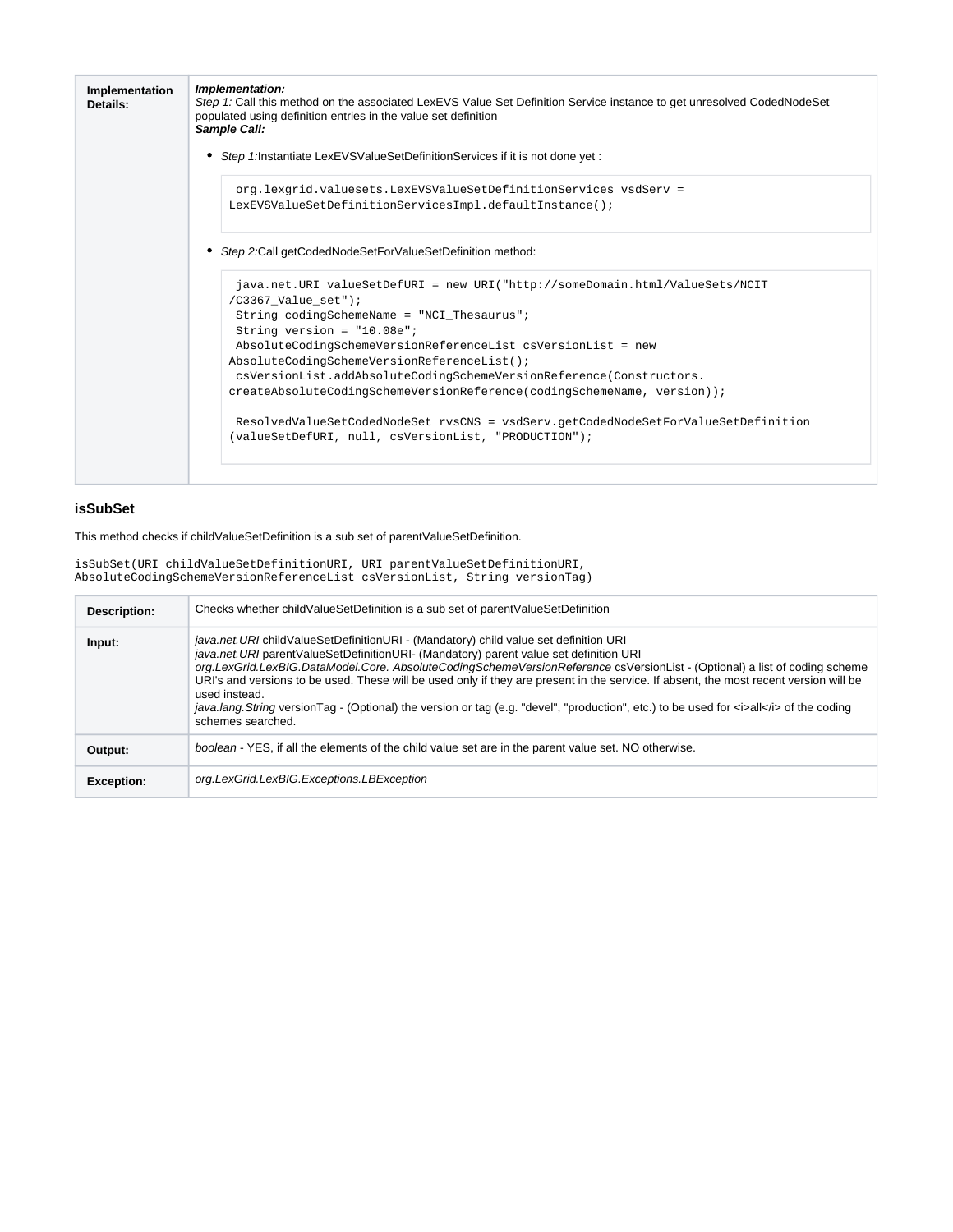| Implementation<br>Details: | Implementation:<br>Step 1: Call this method on the associated LexEVS Value Set Definition Service instance to determine if all the concepts that get<br>resolved from the supplied Child Value Set Definition URI are children of concepts that get resolved from the Parent Value Set<br>Definition URI. Returns true if they all are; otherwise, returns false.<br>Sample Call: |
|----------------------------|-----------------------------------------------------------------------------------------------------------------------------------------------------------------------------------------------------------------------------------------------------------------------------------------------------------------------------------------------------------------------------------|
|                            | • Step 1:Instantiate LexEVSValueSetDefinitionServices if it is not done yet :                                                                                                                                                                                                                                                                                                     |
|                            | org.lexgrid.valuesets.LexEVSValueSetDefinitionServices vsdServ =<br>LexEVSValueSetDefinitionServicesImpl.defaultInstance();                                                                                                                                                                                                                                                       |
|                            | Step 2: Call is SubSet method:<br>٠                                                                                                                                                                                                                                                                                                                                               |
|                            | java.net.URI childValueSetDefinitionURI = new URI("http://someDomain.html/ValueSets/NCIT<br>/Child Value set");<br>java.net.URI parentValueSetDefinitionURI = new URI("http://someDomain.html/ValueSets/NCIT                                                                                                                                                                      |
|                            | /Parent Value set");                                                                                                                                                                                                                                                                                                                                                              |
|                            | String codingSchemeName = "NCI_Thesaurus";                                                                                                                                                                                                                                                                                                                                        |
|                            | String version = $"10.08e"$ ;                                                                                                                                                                                                                                                                                                                                                     |
|                            | AbsoluteCodingSchemeVersionReferenceList csVersionList = new<br>AbsoluteCodingSchemeVersionReferenceList();                                                                                                                                                                                                                                                                       |
|                            | csVersionList.addAbsoluteCodingSchemeVersionReference(Constructors.                                                                                                                                                                                                                                                                                                               |
|                            | createAbsoluteCodingSchemeVersionReference(codingSchemeName, version));                                                                                                                                                                                                                                                                                                           |
|                            | boolean isSubSet = vsdServ.isSubSet(childValueSetDefinitionURI,<br>parentValueSetDefinitionURI, csVersionList, "PRODUCTION");                                                                                                                                                                                                                                                     |
|                            |                                                                                                                                                                                                                                                                                                                                                                                   |

### <span id="page-10-0"></span>**getValueSetDefinition**

Utility method that returns value set definition object for the supplied value set URI.

getValueSetDefinition(URI valueSetDefinitionURI, String valueSetDefinitionRevisionId)

| Description:               | Returns value set definition object for the supplied value set definition URI.                                                                                                                                                                                                                                                                                                                                                                                                                                                                                                                         |
|----------------------------|--------------------------------------------------------------------------------------------------------------------------------------------------------------------------------------------------------------------------------------------------------------------------------------------------------------------------------------------------------------------------------------------------------------------------------------------------------------------------------------------------------------------------------------------------------------------------------------------------------|
| Input:                     | java.net.URI valueSetDefinitionURI - (Mandatory) value set definition URI<br>java.lang.String valueSetDefinitionRevisionId - (Optional) the version of the value set definition                                                                                                                                                                                                                                                                                                                                                                                                                        |
| Output:                    | org.LexGrid.valueSets.ValueSetDefinition - value set definition object                                                                                                                                                                                                                                                                                                                                                                                                                                                                                                                                 |
| <b>Exception:</b>          | org.LexGrid.LexBIG.Exceptions.LBException                                                                                                                                                                                                                                                                                                                                                                                                                                                                                                                                                              |
| Implementation<br>Details: | Implementation:<br>Step 1: Call this method on the associated LexEVS Value Set Definition Service instance to get the Value Set Definition object of<br>the supplied Value Set Definition URI.<br>Sample Call:<br>• Step 1: Instantiate LexEVSValueSetDefinitionServices if it is not done yet :<br>org.lexgrid.valuesets.LexEVSValueSetDefinitionServices vsdServ =<br>LexEVSValueSetDefinitionServicesImpl.defaultInstance();<br>• Step 2: Call get Value Set Definition method:<br>org.LexGrid.valueSets.ValueSetDefinition vsDef = vsdServ.getValueSetDefinition<br>(valueSetDefinitionURI, null); |
|                            |                                                                                                                                                                                                                                                                                                                                                                                                                                                                                                                                                                                                        |

#### <span id="page-10-1"></span>**listValueSetDefinitions**

Utility method that lists all the URI's of the value set definition(s) for the supplied value set definition name. If the name is null, returns everything. If the name is not null, returns the value set definition(s) that have the assigned name.

listValueSetDefinitions(String valueSetDefinitionName)

 $\Omega$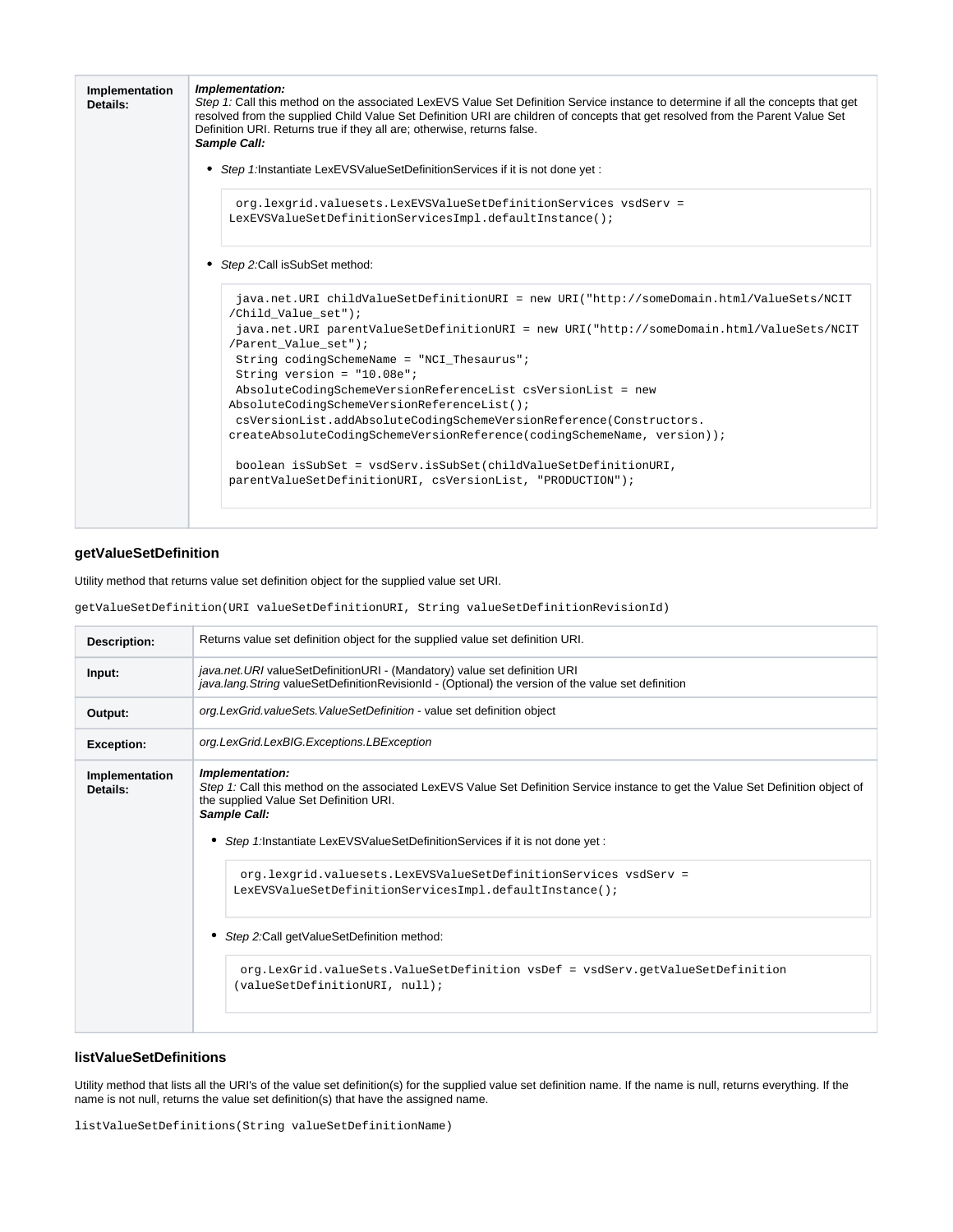| <b>Description:</b>        | Returns the URI's of the value set definition(s) for the supplied name. If the name is null, returns everything. If the name is not null,<br>returns the value set definition(s) that have the assigned name.<br><b>Note</b><br>(i)<br>Plural because there is no guarantee of Value Set Definition name uniqueness. If the name is the empty string "",<br>returns all unnamed valueSetDefinition(s). |
|----------------------------|--------------------------------------------------------------------------------------------------------------------------------------------------------------------------------------------------------------------------------------------------------------------------------------------------------------------------------------------------------------------------------------------------------|
| Input:                     | java.lang. String valueSetDefinitionName - (Optional) name of the value set definition. If null, returns URIs all the value set<br>definition(s) in the system, if empty string "", returns all unnamed value set definition URIs. If name is provided, returns value set<br>definition uris with the name that matches supplied valueSetDefinitionName.                                               |
| Output:                    | java.util.List <string> - List of matching value set definition uris</string>                                                                                                                                                                                                                                                                                                                          |
| <b>Exception:</b>          | org.LexGrid.LexBIG.Exceptions.LBException                                                                                                                                                                                                                                                                                                                                                              |
| Implementation<br>Details: | Implementation:<br>Step 1: Call this method on the associated LexEVS Value Set Definition Service instance to get the list of Value Set Definition<br>URIs that matches the supplied name.<br>Sample Call:<br>Step 1:Instantiate LexEVSValueSetDefinitionServices if it is not done yet :<br>٠                                                                                                         |
|                            | org.lexgrid.valuesets.LexEVSValueSetDefinitionServices vsdServ =<br>LexEVSValueSetDefinitionServicesImpl.defaultInstance();<br>Step 2: Call list Value Set Definitions method:<br>٠<br>List <string> uris = vsdServ.listValueSetDefinitions("someValueSetDefinitionName");</string>                                                                                                                    |

### <span id="page-11-0"></span>**listValueSetDefinitionURIs**

Utility method that lists all the URI's of the value set definition(s) that are loaded in the system.

listValueSetDefinitionURIs()

| <b>Description:</b>        | Returns all the URI's of the value set definition(s) that are loaded in the system.                                                                                                             |
|----------------------------|-------------------------------------------------------------------------------------------------------------------------------------------------------------------------------------------------|
| Input:                     | none                                                                                                                                                                                            |
| Output:                    | java.util.List <string> - List of all the value set definition uris available in the system</string>                                                                                            |
| <b>Exception:</b>          | org.LexGrid.LexBIG.Exceptions.LBException                                                                                                                                                       |
| Implementation<br>Details: | Implementation:<br>Step 1: Call this method on the associated LexEVS Value Set Definition Service instance to get all the Value Set Definition URIs<br>available in the system.<br>Sample Call: |
|                            | • Step 1: Instantiate LexEVSValueSetDefinitionServices if it is not done yet :                                                                                                                  |
|                            | org.lexgrid.valuesets.LexEVSValueSetDefinitionServices vsdServ =<br>LexEVSValueSetDefinitionServicesImpl.defaultInstance();                                                                     |
|                            | • Step 2: Call list Value Set Definition URIs method:                                                                                                                                           |
|                            | List <string> uris = vsdServ.listValueSetDefinitionURIs();</string>                                                                                                                             |
|                            |                                                                                                                                                                                                 |

### <span id="page-11-1"></span>**getAllValueSetDefinitionsWithNoNames**

This method returns all the value set definition URI's that contains no names.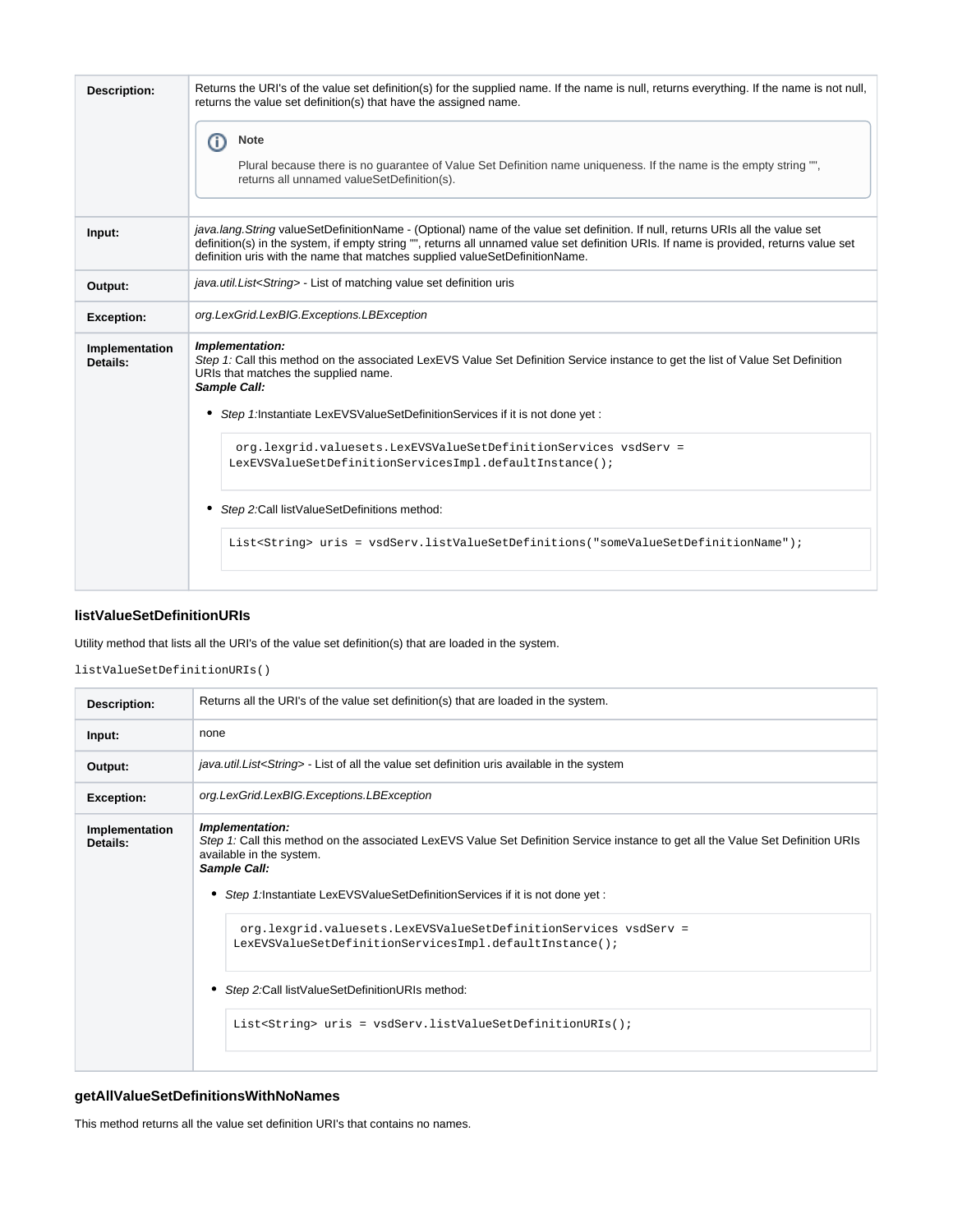#### getAllValueSetDefinitionsWithNoNames()

| Description:               | Returns the URI's of all unnamed value set definition(s).                                                                                                                                                                                                                          |
|----------------------------|------------------------------------------------------------------------------------------------------------------------------------------------------------------------------------------------------------------------------------------------------------------------------------|
| Input:                     | none                                                                                                                                                                                                                                                                               |
| Output:                    | java.util.List <string> - List of all unnamed value set definitions URI's</string>                                                                                                                                                                                                 |
| <b>Exception:</b>          | org.LexGrid.LexBIG.Exceptions.LBException                                                                                                                                                                                                                                          |
| Implementation<br>Details: | Implementation:<br>Step 1: Call this method on the associated LexEVS Value Set Definition Service instance to get the list of Value Set Definition<br>URI's that have no names.<br>Sample Call:<br>1. Step 1: Instantiate LexEVSValueSetDefinitionServices if it is not done yet : |
|                            | org.lexgrid.valuesets.LexEVSValueSetDefinitionServices vsdServ =<br>LexEVSValueSetDefinitionServicesImpl.defaultInstance();<br>• Step 2: Call list Value Set Definition URIs method:                                                                                               |
|                            | List <string> uris = vsdServ.getAllValueSetDefinitionsWithNoNames();</string>                                                                                                                                                                                                      |

### <span id="page-12-0"></span>**getValueSetDefinitionEntitiesForTerm**

This method resolves the supplied value set definition and returns only those concept codes that matches the supplied term.

getValueSetDefinitionEntitiesForTerm(String term, String matchAlgorithm, URI valueSetDefinitionURI, AbsoluteCodingSchemeVersionReferenceList csVersionList, String versionTag)

| Description:      | Resolves the value set definition supplied and restricts it to the term and matchAlgorith supplied. The returned object<br>ResolvedValueSetCodedNodeSet contains the codingScheme URI and Version that was used to resolve and the CodedNodeSet.<br>Note<br>The CodedNodeSet is unresolved.                                                                                                                                                                                                                                                                                                                                                                                                                                                                                                               |
|-------------------|-----------------------------------------------------------------------------------------------------------------------------------------------------------------------------------------------------------------------------------------------------------------------------------------------------------------------------------------------------------------------------------------------------------------------------------------------------------------------------------------------------------------------------------------------------------------------------------------------------------------------------------------------------------------------------------------------------------------------------------------------------------------------------------------------------------|
| Input:            | <i>java.lang.String</i> term - (Mandatory) text to match. Format is specific to the match algorithm<br>java.lang. String matchAlgorithm - (Optional) match algorithm to use. Must be the name of a supported match algorithm. Default -<br>Lucene Query<br><i>java.net.URI</i> valueSetDefinitionURI - (Mandatory) value set definition to resolve<br>org.LexGrid.LexBIG.DataModel.Core. AbsoluteCodingSchemeVersionReference csVersionList - (Optional) a list of coding scheme<br>URI's and versions to be used. These will be used only if they are present in the service. If absent, the most recent version will be<br>used instead.<br>java.lang.String versionTag - (Optional) the version or tag (e.g. "devel", "production", etc.) to be used for <i>all</i> of the coding<br>schemes searched. |
| Output:           | org.lexgrid.valuesets.dto.ResolvedValueSetCodedNodeSet - contains the codingScheme URI and Version that was used to<br>resolve and the unresolved CodedNodeSet.                                                                                                                                                                                                                                                                                                                                                                                                                                                                                                                                                                                                                                           |
| <b>Exception:</b> | org.LexGrid.LexBIG.Exceptions.LBException                                                                                                                                                                                                                                                                                                                                                                                                                                                                                                                                                                                                                                                                                                                                                                 |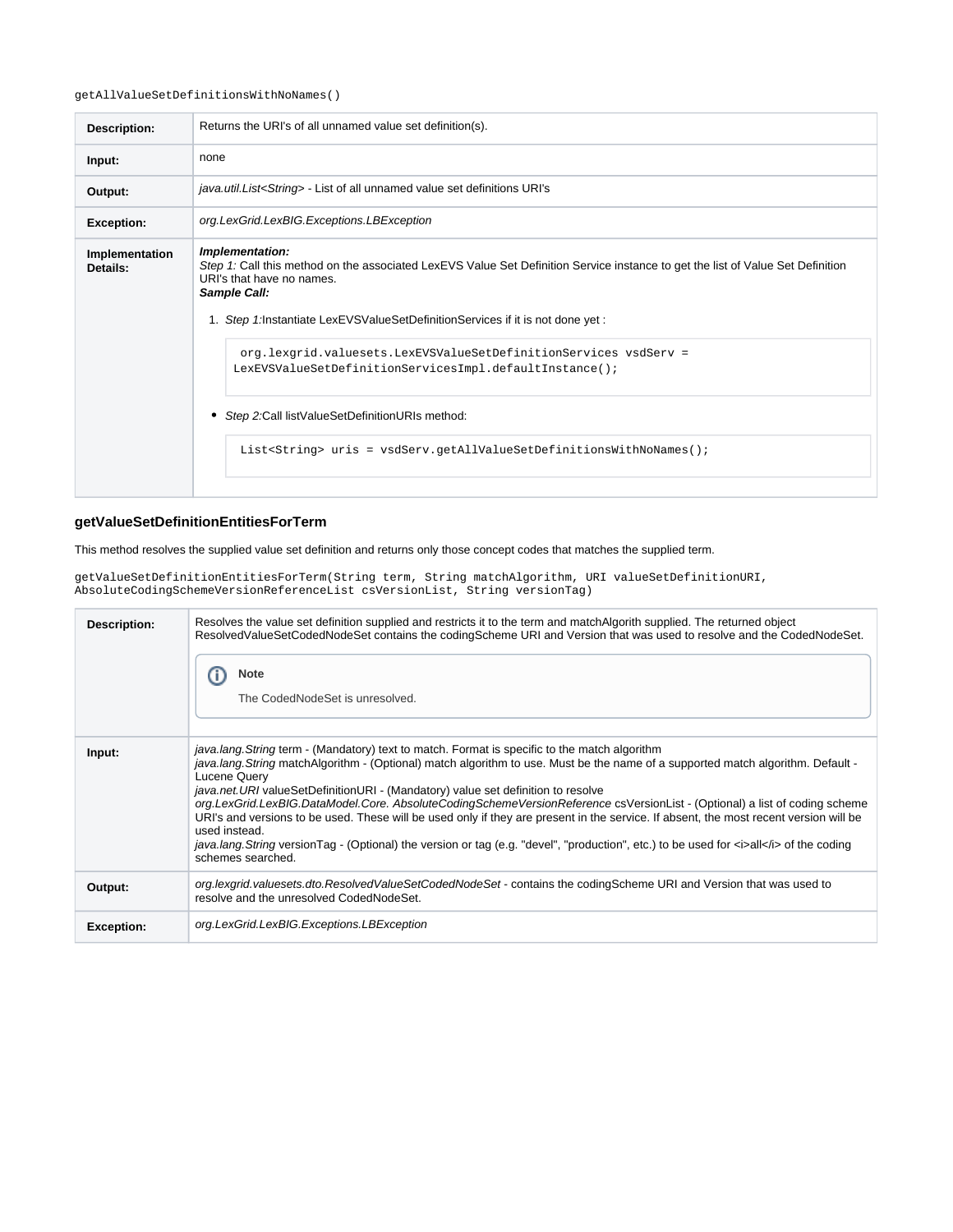| Implementation<br>Details: | Implementation:<br>Step 1: Call this method on the associated LexEVS Value Set Definition Service instance to get the resolved Value Set Entries as<br>CodedNodeSet that is restricted to the supplied term and the match algorithm. The returned CodedNodeSet is not resolved.<br>Sample Call: |
|----------------------------|-------------------------------------------------------------------------------------------------------------------------------------------------------------------------------------------------------------------------------------------------------------------------------------------------|
|                            | Step 1: Instantiate LexEVSValueSetDefinitionServices if it is not done yet:                                                                                                                                                                                                                     |
|                            | org.lexgrid.valuesets.LexEVSValueSetDefinitionServices vsdServ =<br>LexEVSValueSetDefinitionServicesImpl.defaultInstance();                                                                                                                                                                     |
|                            | Step 2:Call getValueSetDefinitionEntitiesForTerm method:                                                                                                                                                                                                                                        |
|                            | String codingSchemeName = "Automobiles";<br>String version = $"1.1"$ ;                                                                                                                                                                                                                          |
|                            | AbsoluteCodingSchemeVersionReferenceList csVersionList = new                                                                                                                                                                                                                                    |
|                            | AbsoluteCodingSchemeVersionReferenceList();<br>csVersionList.addAbsoluteCodingSchemeVersionReference(Constructors.                                                                                                                                                                              |
|                            | createAbsoluteCodingSchemeVersionReference(codingSchemeName, version));                                                                                                                                                                                                                         |
|                            |                                                                                                                                                                                                                                                                                                 |
|                            | ResolvedValueSetCodedNodeSet vsvns = vsdServ.getValueSetDefinitionEntitiesForTerm                                                                                                                                                                                                               |
|                            | ("General Motors", MatchAlgorithms.exactMatch.name(), new URI("AUTO:AllDomesticANDGM"),<br>csVersionList, "PRODUCTION");                                                                                                                                                                        |
|                            |                                                                                                                                                                                                                                                                                                 |
|                            |                                                                                                                                                                                                                                                                                                 |

### <span id="page-13-0"></span>**getCodingSchemesInValueSetDefinition**

This method returns all the coding scheme referenced by supplied value set definition.

getCodingSchemesInValueSetDefinition(URI valueSetDefinitionURI)

| <b>Description:</b>        | Returns list of coding scheme summary that is referenced by the supplied value set definition.                                                                                                                                                                                                                             |
|----------------------------|----------------------------------------------------------------------------------------------------------------------------------------------------------------------------------------------------------------------------------------------------------------------------------------------------------------------------|
| Input:                     | java.net. URI valueSetDefinitionURI - (Mandatory) value set definition uri                                                                                                                                                                                                                                                 |
| Output:                    | org.LexGrid.LexBIG.DataModel.Collections.AbsoluteCodingSchemeVersionReferenceList - list of coding scheme summary<br>referenced by the supplied value set definition                                                                                                                                                       |
| <b>Exception:</b>          | org.LexGrid.LexBIG.Exceptions.LBException                                                                                                                                                                                                                                                                                  |
| Implementation<br>Details: | Implementation:<br>Step 1: Call this method on the associated LexEVS Value Set Definition Service instance to get List of all Coding Scheme URIs<br>and the Versions that the supplied Value Set Definition URI references.<br>Sample Call:<br>Step 1: Instantiate LexEVSValueSetDefinitionServices if it is not done yet: |
|                            | org.lexgrid.valuesets.LexEVSValueSetDefinitionServices vsdServ =<br>LexEVSValueSetDefinitionServicesImpl.defaultInstance();                                                                                                                                                                                                |
|                            | Step 2:Call getCodingSchemesInValueSetDefinition method:                                                                                                                                                                                                                                                                   |
|                            | AbsoluteCodingSchemeVersionReferenceList csvList = vsdServ.<br>getCodingSchemesInValueSetDefinition(new URI("AUTO:AllDomesticANDGM"));                                                                                                                                                                                     |
|                            |                                                                                                                                                                                                                                                                                                                            |

#### <span id="page-13-1"></span>**isValueSetDefinition**

This method checks if the supplied entityCode is of type 'valueSetDefinition' in supplued coding scheme and version.

isValueSetDefinition(String entityCode, String codingSchemeName, CodingSchemeVersionOrTag csvt)

Description: Determines if the supplied entity code is of type valueSetDefinition in the supplied coding scheme and, if it is, returns true; otherwise returns false.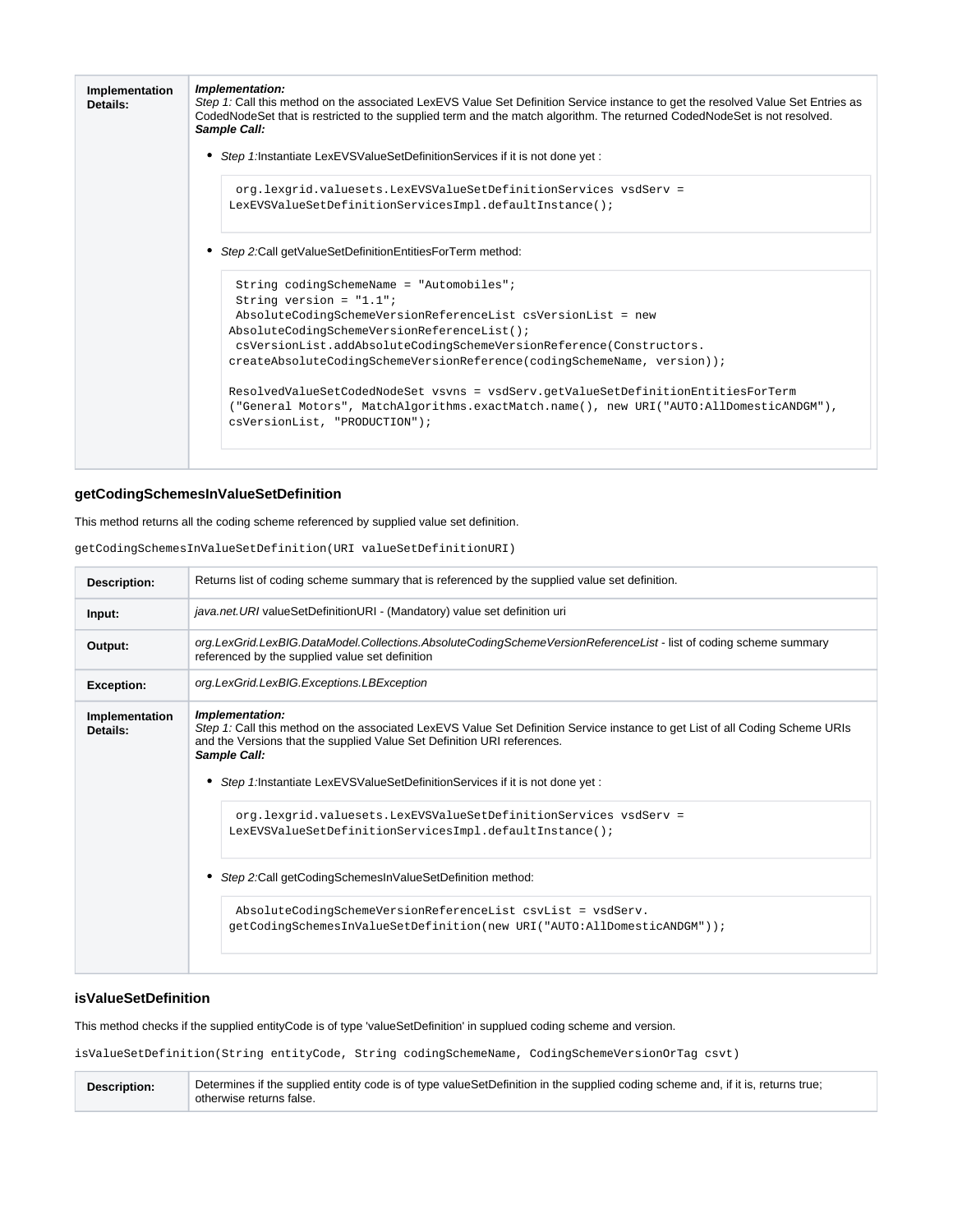| Input:                     | java.lang. String entity Code - (Mandatory) entity code<br>java.lang. String coding Scheme Name - (Mandatory) name of coding scheme<br>org.LexGrid.LexBIG.DataModel.Core.CodingSchemeVersionOrTag csvt - (Optional) coding scheme version or tag                                                                                                                                                                                                                                                                                                                                                                                                |
|----------------------------|-------------------------------------------------------------------------------------------------------------------------------------------------------------------------------------------------------------------------------------------------------------------------------------------------------------------------------------------------------------------------------------------------------------------------------------------------------------------------------------------------------------------------------------------------------------------------------------------------------------------------------------------------|
| Output:                    | boolean - TRUE : If entityCode is of type valueSetDefinition in supplied coding scheme, FALSE : otherwise                                                                                                                                                                                                                                                                                                                                                                                                                                                                                                                                       |
| <b>Exception:</b>          | org.LexGrid.LexBIG.Exceptions.LBException                                                                                                                                                                                                                                                                                                                                                                                                                                                                                                                                                                                                       |
| Implementation<br>Details: | Implementation:<br>Step 1: Call this method on the associated LexEVS Value Set Definition Service instance to check if the supplied entity code is of<br>type valueSetDefinition in the supplied Coding Scheme.<br>Sample Call:<br>Step 1:Instantiate LexEVSValueSetDefinitionServices if it is not done yet :<br>٠<br>org.lexgrid.valuesets.LexEVSValueSetDefinitionServices vsdServ =<br>LexEVSValueSetDefinitionServicesImpl.defaultInstance();<br>Step 2: Call is Value Set Definition method:<br>٠<br>boolean isVSD = vsdServ.isValueSetDefinition("VSD005", "Automobiles", Constructors.<br>createCodingSchemeVersionOrTag(null, "1.1")); |

### <span id="page-14-0"></span>**getValueSetDefinitionURIsWithCodingScheme**

### This method returns a list of Value Set Definition URIs that references supplied coding scheme.

| getValueSetDefinitionURIsWithCodingScheme(String codingSchemename, String codingSchemeURI) |  |  |
|--------------------------------------------------------------------------------------------|--|--|
|--------------------------------------------------------------------------------------------|--|--|

| Description:               | Returns a list of Value Set Definition URIs that references supplied coding scheme.                                                                                                                                                                                                                                                                                                                                                                                                                                                                                                                                                                     |
|----------------------------|---------------------------------------------------------------------------------------------------------------------------------------------------------------------------------------------------------------------------------------------------------------------------------------------------------------------------------------------------------------------------------------------------------------------------------------------------------------------------------------------------------------------------------------------------------------------------------------------------------------------------------------------------------|
| Input:                     | java.lang.String codingSchemename - (Mandatory) Name of coding scheme to check<br>java.lang.String codingSchemeURI - (Mandatory) URI of coding scheme that codingSchemename belongs to                                                                                                                                                                                                                                                                                                                                                                                                                                                                  |
| Output:                    | java.util.List <string> - List of value set definition URIs that references the supplied coding scheme name</string>                                                                                                                                                                                                                                                                                                                                                                                                                                                                                                                                    |
| <b>Exception:</b>          | org.LexGrid.LexBIG.Exceptions.LBException                                                                                                                                                                                                                                                                                                                                                                                                                                                                                                                                                                                                               |
| Implementation<br>Details: | Implementation:<br>Step 1: Call this method on the associated LexEVS Value Set Definition Service instance to get list of value set definition uris that<br>references the supplied coding scheme.<br>Sample Call:<br>• Step 1: Instantiate LexEVSValueSetDefinitionServices if it is not done yet :<br>org.lexgrid.valuesets.LexEVSValueSetDefinitionServices vsdServ =<br>LexEVSValueSetDefinitionServicesImpl.defaultInstance();<br>• Step 2: Call get Value Set Definition URIs With Coding Scheme method:<br>List <string> uris = vsdServ.getValueSetDefinitionURIsWithCodingScheme("Automobiles",<br/>"urn:<math>oid:11.11.0.1"</math>);</string> |
|                            |                                                                                                                                                                                                                                                                                                                                                                                                                                                                                                                                                                                                                                                         |

### <span id="page-14-1"></span>**getValueSetDefinitionURIsWithConceptDomain**

This method returns a list of Value Set Definition URIs that are bound to supplied concept domain.

{{getValueSetDefinitionURIsWithConceptDomain(String conceptDomain, String codingSchemeURI)}

| <b>Description:</b> | Returns a list of Value Set Definition URIs that are bound to supplied concept domain.                                                                                                       |
|---------------------|----------------------------------------------------------------------------------------------------------------------------------------------------------------------------------------------|
| Input:              | java.lang. String conceptDomain- (Mandatory) name or uri of concept domain to check<br>java.lang. String coding Scheme URI - (Mandatory) URI of coding scheme that concept domain belongs to |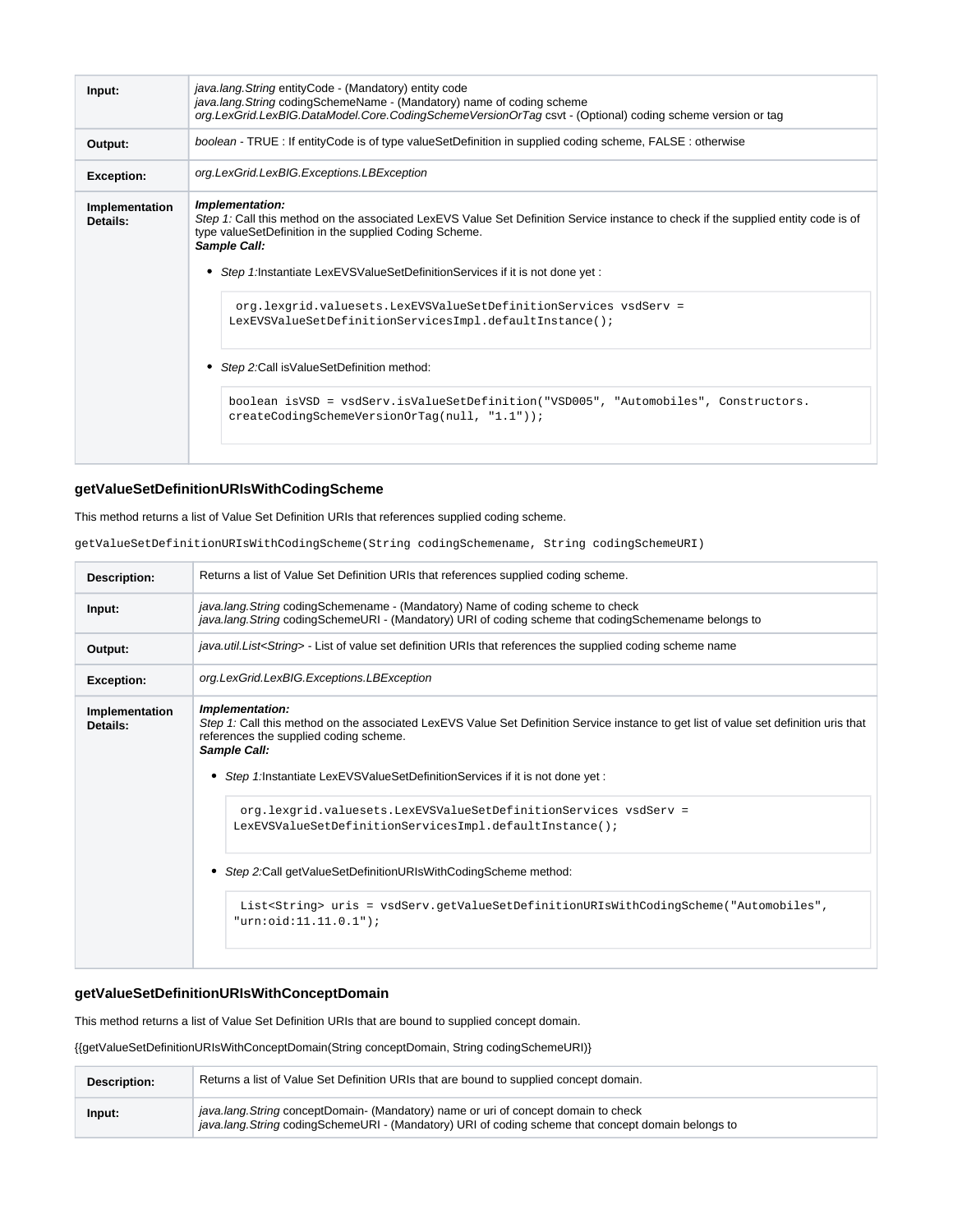| Output:                    | java.util.List <string> - List of value set definition URIs that are bound to supplied concept domain</string>                                                                                                                                                                                         |
|----------------------------|--------------------------------------------------------------------------------------------------------------------------------------------------------------------------------------------------------------------------------------------------------------------------------------------------------|
| <b>Exception:</b>          | org.LexGrid.LexBIG.Exceptions.LBException                                                                                                                                                                                                                                                              |
| Implementation<br>Details: | Implementation:<br>Step 1: Call this method on the associated LexEVS Value Set Definition Service instance to get list of value set definition uris that<br>are bound to the supplied concept domain.<br>Sample Call:<br>• Step 1:Instantiate LexEVSValueSetDefinitionServices if it is not done yet : |
|                            | org.lexgrid.valuesets.LexEVSValueSetDefinitionServices vsdServ =<br>LexEVSValueSetDefinitionServicesImpl.defaultInstance();<br>• Step 2:Call getValueSetDefinitionURIsWithConceptDomain method:                                                                                                        |
|                            | List <string> uris = vsdServ.getValueSetDefinitionURIsWithConceptDomain("Autos", "urn:<br/><math>oid:11.11.0.1")</math>;</string>                                                                                                                                                                      |

### <span id="page-15-0"></span>**getValueSetDefinitionURIsWithUsageContext**

This method returns a list of Value Set Definition URIs that references supplied list of usage context(s).

getValueSetDefinitionURIsWithUsageContext(List<String> usageContexts, String codingSchemeURI)

| java.util.List <java.lang.string> usageContexts- (Mandatory) list of name or uri of usage context to check<br/>Input:<br/>java.lang.String codingSchemeURI - (Mandatory) URI of coding scheme that usage context belongs to<br/>java.util.List<string> - List of value set definition URIs that references the supplied list of usage context<br/>Output:<br/>org.LexGrid.LexBIG.Exceptions.LBException<br/><b>Exception:</b><br/>Implementation:<br/>Implementation<br/>Step 1: Call this method on the associated LexEVS Value Set Definition Service instance to get list of value set definition uris that<br/>Details:<br/>references the supplied list of usage context.<br/>Sample Call:</string></java.lang.string> | Returns a list of Value Set Definition URIs that references supplied list of usage context(s). |  |
|-----------------------------------------------------------------------------------------------------------------------------------------------------------------------------------------------------------------------------------------------------------------------------------------------------------------------------------------------------------------------------------------------------------------------------------------------------------------------------------------------------------------------------------------------------------------------------------------------------------------------------------------------------------------------------------------------------------------------------|------------------------------------------------------------------------------------------------|--|
|                                                                                                                                                                                                                                                                                                                                                                                                                                                                                                                                                                                                                                                                                                                             |                                                                                                |  |
|                                                                                                                                                                                                                                                                                                                                                                                                                                                                                                                                                                                                                                                                                                                             |                                                                                                |  |
|                                                                                                                                                                                                                                                                                                                                                                                                                                                                                                                                                                                                                                                                                                                             |                                                                                                |  |
| • Step 1: Instantiate LexEVSValueSetDefinitionServices if it is not done yet:<br>org.lexgrid.valuesets.LexEVSValueSetDefinitionServices vsdServ =<br>LexEVSValueSetDefinitionServicesImpl.defaultInstance();<br>• Step 2:Call getValueSetDefinitionURIsWithUsageContext method:<br>List <string> usageContexts = new ArrayList<string>();<br/>usageContexts.add("Automobiles");<br/>usageContexts.add("Domestic Auto Makers");<br/>List<string> uris = vsdServ.getValueSetDefinitionURIsWithUsageContext(usageContexts,<br/>"urn:<math>oid:11.11.0.1"</math></string></string></string>                                                                                                                                     |                                                                                                |  |

### <span id="page-15-1"></span>**getValueSetDefinitionURIsWithConceptDomainAndUsageContext**

This method Returns list of Value Set Definition URIs that are bound to supplied concept domain and in supplied usage context.

getValueSetDefinitionURIsWithConceptDomainAndUsageContext(String conceptDomain, List<String> usageContexts, String codingSchemeURI)

| Description: | Returns list of Value Set Definition URIs that are bound to supplied concept domain and in supplied usage context.                                                                                                                                                                                                                             |
|--------------|------------------------------------------------------------------------------------------------------------------------------------------------------------------------------------------------------------------------------------------------------------------------------------------------------------------------------------------------|
| Input:       | java.lang. String conceptDomain - (Mandatory) name or uri of concept domain to check<br>java.util.List <java.lang.string> usageContexts- (Mandatory) list of name or uri of usage context to check<br/>java.lang.String codingSchemeURI - (Mandatory) URI of coding scheme that usage context and concept domain belongs to</java.lang.string> |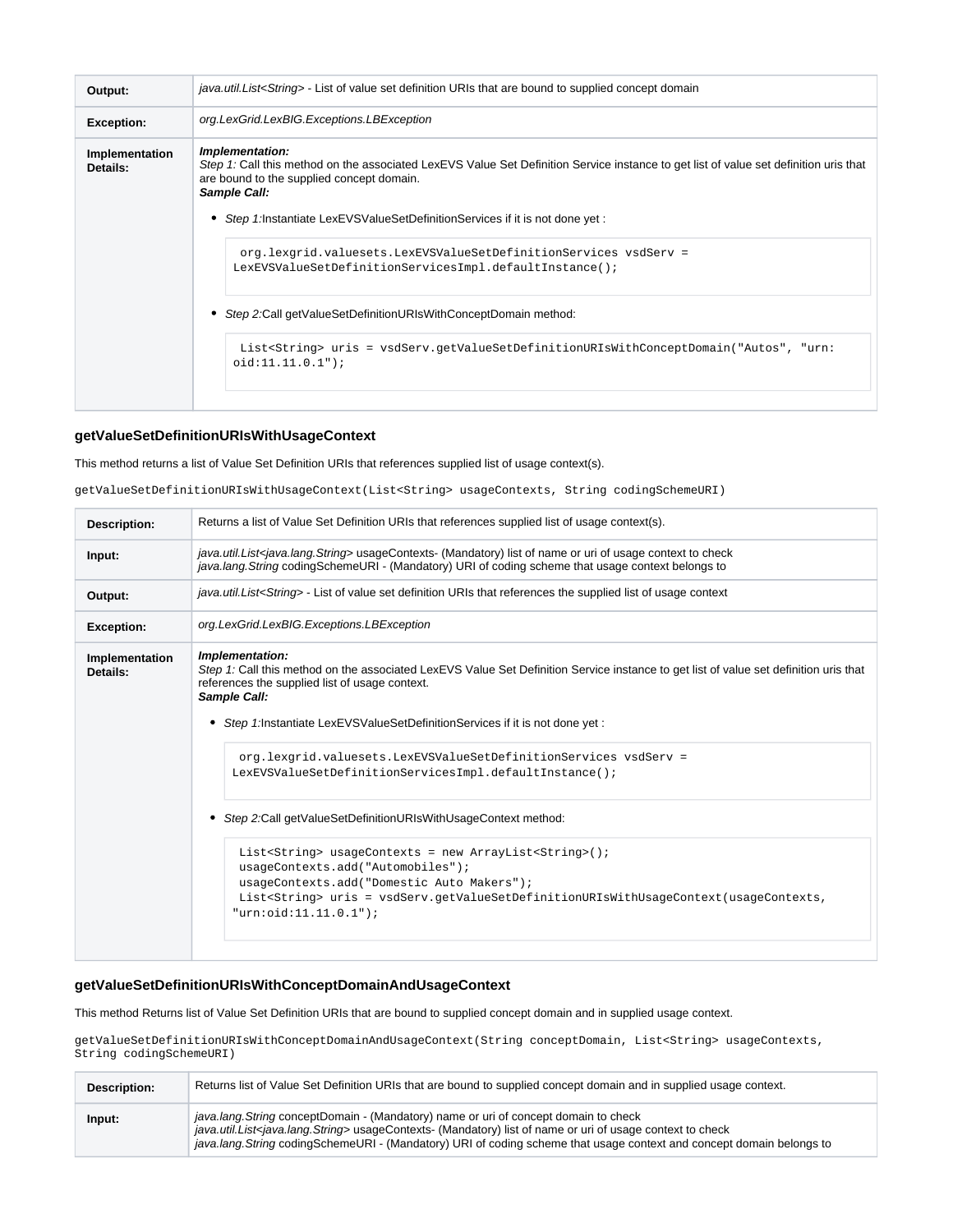| Output:                    | java.util.List <string> - List of value set definition URIs that are bound to supplied concept domain and references the supplied list<br/>of usage context</string>                                                                                                                                                                                                                                     |
|----------------------------|----------------------------------------------------------------------------------------------------------------------------------------------------------------------------------------------------------------------------------------------------------------------------------------------------------------------------------------------------------------------------------------------------------|
| <b>Exception:</b>          | org.LexGrid.LexBIG.Exceptions.LBException                                                                                                                                                                                                                                                                                                                                                                |
| Implementation<br>Details: | Implementation:<br>Step 1: Call this method on the associated LexEVS Value Set Definition Service instance to get list of value set definition uris that<br>is bound to supplied concept domain and references the supplied list of usage context.<br>Sample Call:<br>Step 1:Instantiate LexEVSValueSetDefinitionServices if it is not done yet :                                                        |
|                            | org.lexgrid.valuesets.LexEVSValueSetDefinitionServices vsdServ =<br>LexEVSValueSetDefinitionServicesImpl.defaultInstance();                                                                                                                                                                                                                                                                              |
|                            | Step 2:Call getValueSetDefinitionURIsWithConceptDomainAndUsageContextmethod:<br>٠<br>List <string> usageContexts = new ArrayList<string>();<br/>usageContexts.add("Automobiles");<br/>usageContexts.add("Domestic Auto Makers");<br/>List<string> uris = vsdServ.getValueSetDefinitionURIsWithConceptDomainAndUsageContext<br/>("Autos", usageContexts, "urn:oid:11.11.0.1");</string></string></string> |

### <span id="page-16-0"></span>**Resolve Functions**

Rsolve functions provides the capability to resolve the value set definition against specific coding scheme version and get back the list of entities that belongs to the value set. If no coding scheme version is provided, the API will pick the latest version of the coding scheme.

There are two separate functions available to resolve value set definition :

- Resolve Stored Value Set Definition This function allows you to resolve value set definition that are loaded in the system.
- Resolve Supplied Value Set Definition This function allows you to pass a ValueSetDefinition object that may not be loaded in the system and get it resolved.

#### <span id="page-16-1"></span>**Resolving Stored Value Set Definition**

This function resolves the value set definition that is loaded in the system and returns set of valied concept codes plus the code systems and its versions that were used.

resolveValueSetDefinition(URI valueSetDefinitionURI, String valueSetDefinitionRevisionId, AbsoluteCodingSchemeVersionReferenceList csVersionList, String versionTag, SortOptionList sortOptionList)

| Description:      | Resolves a value set definition that is available in the system using the supplied set of coding scheme versions.                                                                                                                                                                                                                                                                                                                                                                                                                                                                                                                                                                                                                                                                                                                                                                                                                                                                                                                                                                                                                                                                                                                                              |
|-------------------|----------------------------------------------------------------------------------------------------------------------------------------------------------------------------------------------------------------------------------------------------------------------------------------------------------------------------------------------------------------------------------------------------------------------------------------------------------------------------------------------------------------------------------------------------------------------------------------------------------------------------------------------------------------------------------------------------------------------------------------------------------------------------------------------------------------------------------------------------------------------------------------------------------------------------------------------------------------------------------------------------------------------------------------------------------------------------------------------------------------------------------------------------------------------------------------------------------------------------------------------------------------|
| Input:            | java.net.URI valueSetDefinitionURI - (Mandatory) value set definition uri to resolve<br>java.lang. String valueSetDefinitionRevisionId - (Optional) version of value set definition<br>org.LexGrid.LexBIG.DataModel.Core.AbsoluteCodingSchemeVersionReferenceList csVersionList - (Optional) list of coding<br>scheme versions to use in resolution. IF the value set definition uses a version that isn't mentioned in this list, the resolve function<br>will return the coding Scheme and version that was used as a default for the resolution.<br>java.lang. String version Tag - (Optional) the tag (e.g. "devel", "production", ) to be used to determine which coding scheme to be<br>used<br>_org.LexGrid.LexBIG.DataModel.Collections.SortOptionList" sortOptionList - (Optional) List of sort options to apply during<br>resolution. If supplied, the sort algorithms will be applied in the order provided. Any algorithms not valid to be applied in context of<br>node set iteration, as specified in the sort extension description, will result in a parameter exception. Available algorithms can be<br>retrieved through the LexBIGService getSortExtensions() method after being defined to the LexBIGServiceManager extension<br>registry. |
| Output:           | org.lexgrid.valuesets.dto.ResolvedValueSetDefinition - Resolved Value Set Definition                                                                                                                                                                                                                                                                                                                                                                                                                                                                                                                                                                                                                                                                                                                                                                                                                                                                                                                                                                                                                                                                                                                                                                           |
| <b>Exception:</b> | org.LexGrid.LexBIG.Exceptions.LBException                                                                                                                                                                                                                                                                                                                                                                                                                                                                                                                                                                                                                                                                                                                                                                                                                                                                                                                                                                                                                                                                                                                                                                                                                      |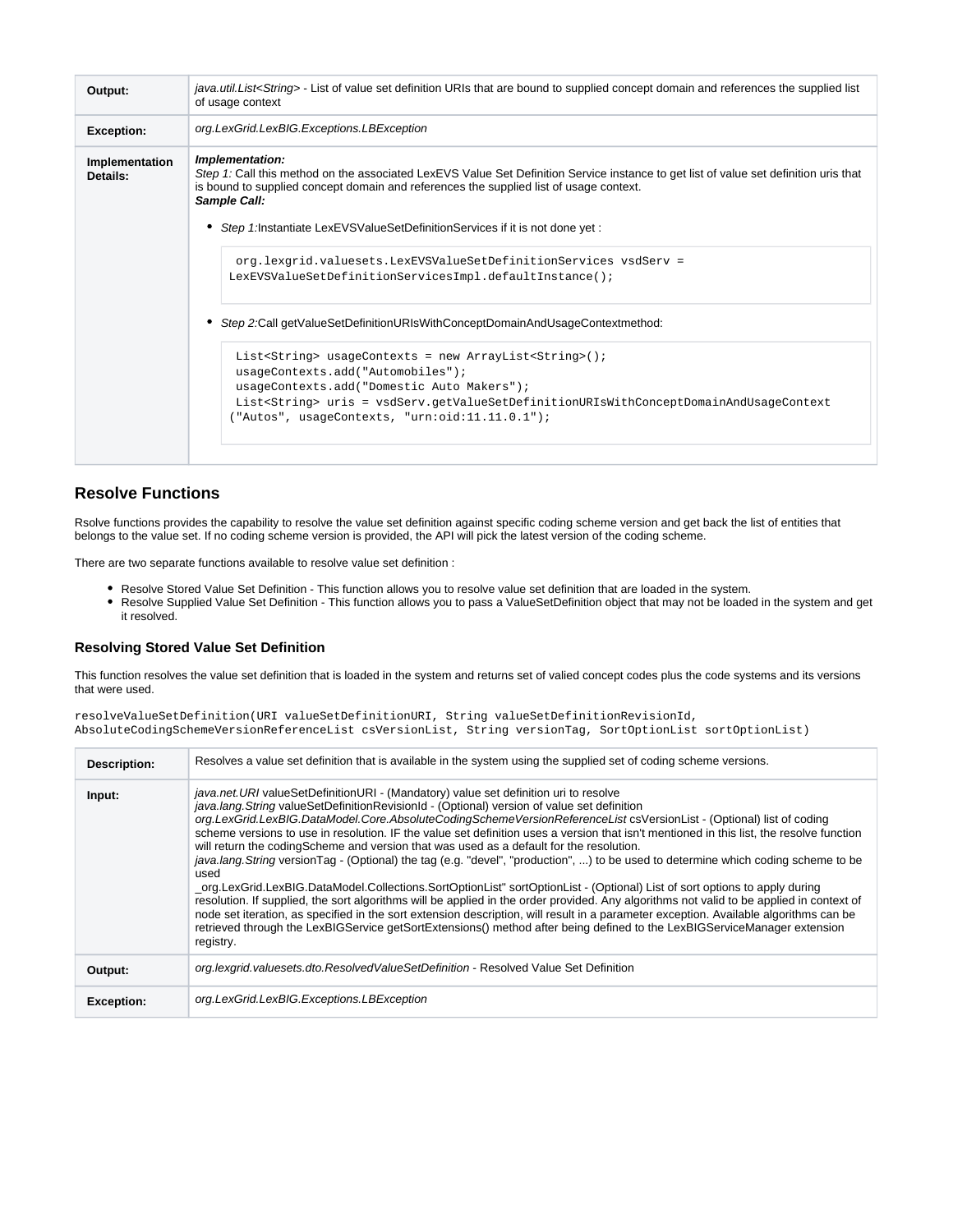| Implementation<br>Details: | Implementation:<br>Step 1: Call this method on the associated LexEVS Value Set Definition Service instance to resolve supplied value set definition<br>URI that is loaded in the system against list of Coding Scheme versions if supplied. If Coding Scheme Versions list is not supplied,<br>API will resolve against any version of the loaded Coding Scheme that is referenced by the Value Set Definition. Returns object<br>ResolvedValueSetDefinition, which contains AbsoluteCodingSchemeVersionReferenceList, which tells the Coding Scheme and<br>the versions that were used for this resolve, plus the ResolvedConceptReferencesIterator, which is an iterator for all the valid<br>concepts that belong to the Value Set and Value Set Definition itself.<br>Sample Call: |
|----------------------------|----------------------------------------------------------------------------------------------------------------------------------------------------------------------------------------------------------------------------------------------------------------------------------------------------------------------------------------------------------------------------------------------------------------------------------------------------------------------------------------------------------------------------------------------------------------------------------------------------------------------------------------------------------------------------------------------------------------------------------------------------------------------------------------|
|                            | Step 1: Instantiate LexEVSValueSetDefinitionServices if it is not done yet:                                                                                                                                                                                                                                                                                                                                                                                                                                                                                                                                                                                                                                                                                                            |
|                            | grid.valuesets.impl.LexEVSValueSetDefinitionServices vsdServ = org.lexgrid.valuesets.<br>impl.LexEVSValueSetDefinitionServicesImpl.defaultInstance();                                                                                                                                                                                                                                                                                                                                                                                                                                                                                                                                                                                                                                  |
|                            | Step 2: Create Absolute Coding Scheme Version Reference List:                                                                                                                                                                                                                                                                                                                                                                                                                                                                                                                                                                                                                                                                                                                          |
|                            | AbsoluteCodingSchemeVersionReferenceList csvList = new<br>AbsoluteCodingSchemeVersionReferenceList();<br>csvList.addAbsoluteCodingSchemeVersionReference(Constructors.                                                                                                                                                                                                                                                                                                                                                                                                                                                                                                                                                                                                                 |
|                            | createAbsoluteCodingSchemeVersionReference("Automobiles", "2.0"));                                                                                                                                                                                                                                                                                                                                                                                                                                                                                                                                                                                                                                                                                                                     |
|                            | csvList.addAbsoluteCodingSchemeVersionReference(Constructors)<br>createAbsoluteCodingSchemeVersionReference("AutomobilesParts", "2.0"));                                                                                                                                                                                                                                                                                                                                                                                                                                                                                                                                                                                                                                               |
|                            | Step 3:Call resolveValueSetDefinition method:                                                                                                                                                                                                                                                                                                                                                                                                                                                                                                                                                                                                                                                                                                                                          |
|                            | ResolvedValueSetDefinition rvdDef = vsdServ.resolveValueSetDefinition(new URI("SRITEST:<br>AUTO:AllDomesticANDGM1"), null, csvList, "PRODUCTION", null);                                                                                                                                                                                                                                                                                                                                                                                                                                                                                                                                                                                                                               |
|                            |                                                                                                                                                                                                                                                                                                                                                                                                                                                                                                                                                                                                                                                                                                                                                                                        |

### <span id="page-17-0"></span>**Resolving Supplied Value Set Definition Objects**

This function resolves the value set definition that is supplied against the supplied coding scheme version(s) and returns set of valied concept codes plus the code systems and its versions that were used.

resolveValueSetDefinition(ValueSetDefinition vsDef, AbsoluteCodingSchemeVersionReferenceList csVersionList, String versionTag, SortOptionList sortOptionList)

| Description:      | Resolves a value set definition that is supplied using the supplied set of coding scheme version(s).                                                                                                                                                                                                                                                                                                                                                                                                                                                                                                                                                                                                                                                                                                                                                                                                                                                                                                                                                                                                                                                                         |
|-------------------|------------------------------------------------------------------------------------------------------------------------------------------------------------------------------------------------------------------------------------------------------------------------------------------------------------------------------------------------------------------------------------------------------------------------------------------------------------------------------------------------------------------------------------------------------------------------------------------------------------------------------------------------------------------------------------------------------------------------------------------------------------------------------------------------------------------------------------------------------------------------------------------------------------------------------------------------------------------------------------------------------------------------------------------------------------------------------------------------------------------------------------------------------------------------------|
| Input:            | org.LexGrid.valueSets.ValueSetDefinition vsDef- (Mandatory) value set definition object to resolve<br>org.LexGrid.LexBIG.DataModel.Core.AbsoluteCodingSchemeVersionReferenceList csVersionList - (Optional) list of coding<br>scheme versions to use in resolution. IF the value set definition uses a version that isn't mentioned in this list, the resolve function<br>will return the coding Scheme and version that was used as a default for the resolution.<br>java.lang. String version Tag - (Optional) the tag (e.g. "devel", "production", ) to be used to determine which coding scheme to be<br>used<br>org.LexGrid.LexBIG.DataModel.Collections.SortOptionList" sortOptionList - (Optional) List of sort options to apply during<br>resolution. If supplied, the sort algorithms will be applied in the order provided. Any algorithms not valid to be applied in context of<br>node set iteration, as specified in the sort extension description, will result in a parameter exception. Available algorithms can be<br>retrieved through the LexBIGService getSortExtensions() method after being defined to the LexBIGServiceManager extension<br>registry. |
| Output:           | org.lexgrid.valuesets.dto.ResolvedValueSetDefinition - Resolved Value Set Definition                                                                                                                                                                                                                                                                                                                                                                                                                                                                                                                                                                                                                                                                                                                                                                                                                                                                                                                                                                                                                                                                                         |
| <b>Exception:</b> | org.LexGrid.LexBIG.Exceptions.LBException                                                                                                                                                                                                                                                                                                                                                                                                                                                                                                                                                                                                                                                                                                                                                                                                                                                                                                                                                                                                                                                                                                                                    |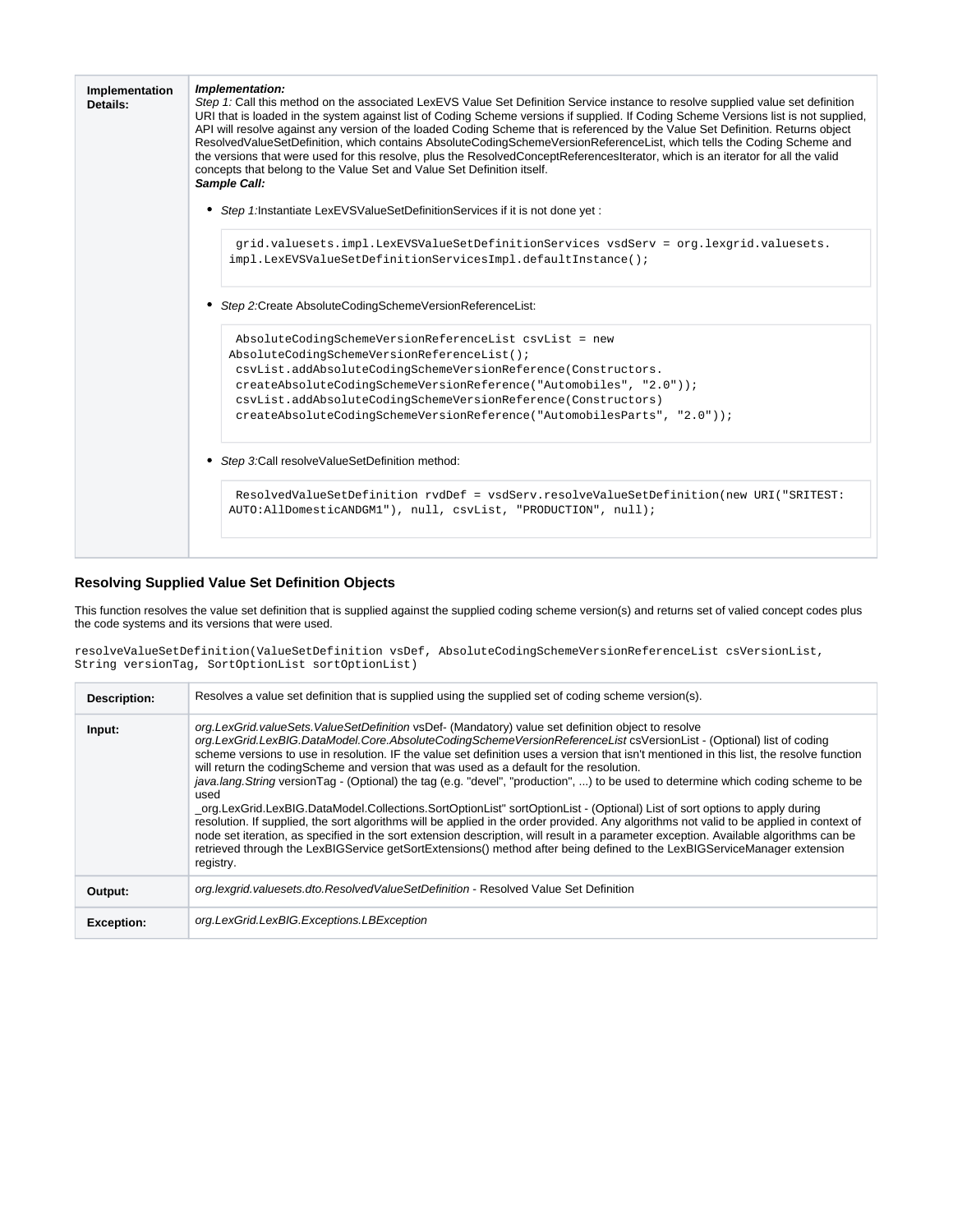

### <span id="page-18-0"></span>**Resolved Value Set Objects**

#### <span id="page-18-1"></span>ResolvedValueSetCodedNodeSet

Contains Coding Scheme Version reference list that was used to resolve the Value Set Definition and the CodedNodeSet.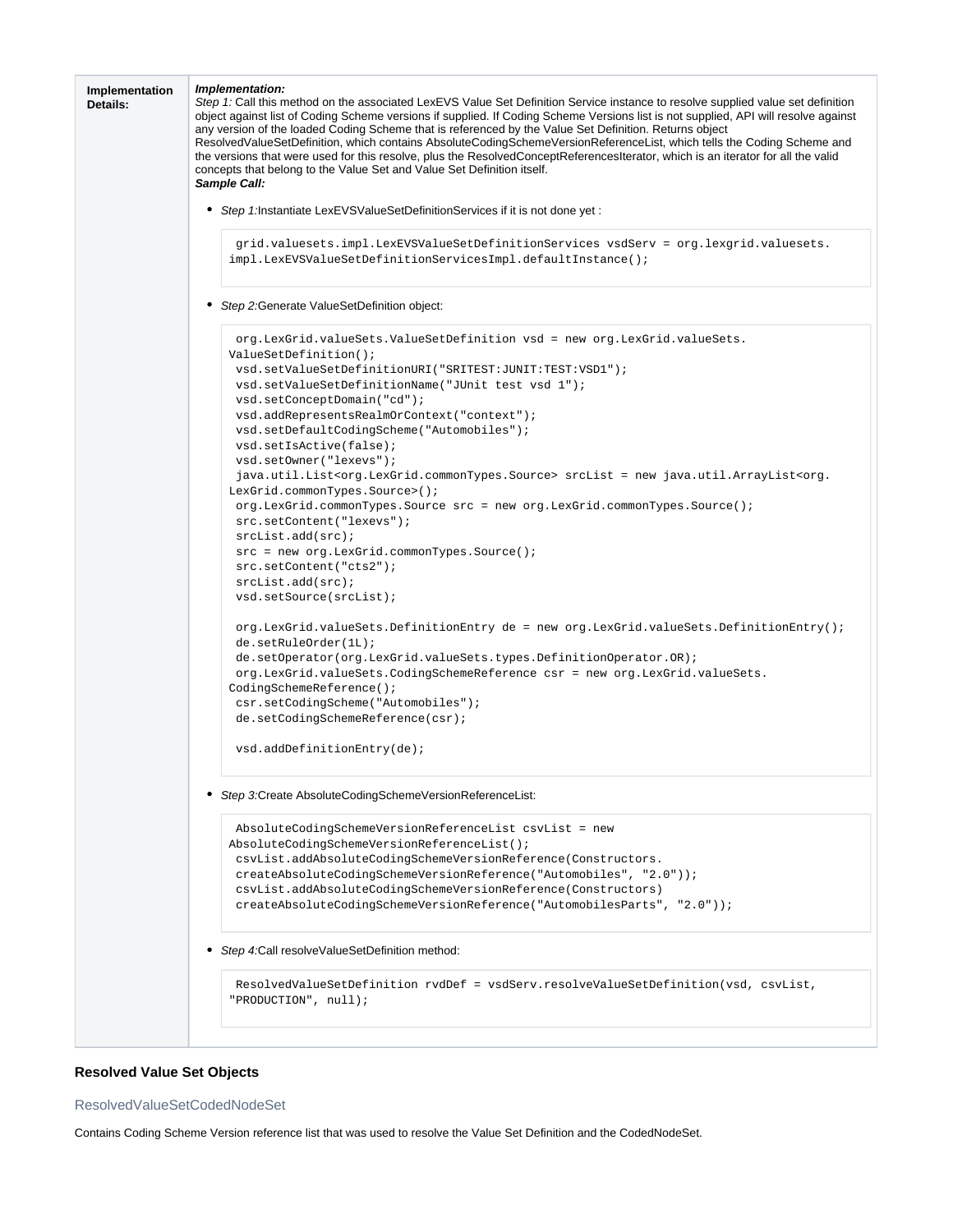```
Note
    The CodedNodeSet is not resolved.
```
#### <span id="page-19-0"></span>ResolvedValueSetDefinition

A resolved Value Set Definition containing the Coding Scheme Version reference list that was used to resolve the Value Set Definition and an iterator for resolved concepts.

### <span id="page-19-1"></span>**Error Handling**

LexEVS Value Set Definition services uses org.LexGrid.LexBIG.Impl.loaders.MessageDirector to direct all fatal, error, warning, info messages with appropriate messages to the LexBIG log files in the 'log' folder of LexEVS install directory.

Along with MessageDirector, the services will also make use of org.LexGrid.LexBIG.exception.LBException to throw any fatal and error messages to the log file as well as to the console.

### <span id="page-19-2"></span>**Load Scripts**

Following are the scripts that can be used to load value set definition that are in LexGrid XML format into the system :

- LoadValueSetDefinition.bat for Windows environment and
- LoadValueSetDefinition.sh for Unix environment

The above scripts can be found under 'Admin' folder of LexEVS install directory.

Both scripts take in the following parameters:

```
-in 
Input <uri> 
URI or path specifying location of the source file.
-vValidate <int> 
Perform validation of the candidate resource without loading data. Supported levels of validation include:
0 = Verify document is well-formed 
1 = Verify document is valid
```
Example:

```
 sh LoadValueSetDefinition.sh -in "file:///path/to/file.xml"
```
#### <span id="page-19-3"></span>**Sample Value Set Definition XML File**

Below is a sample XML file containing Value Set Definitions in LexGrid format that can be loaded using LexEVS Value Set Definition Service.